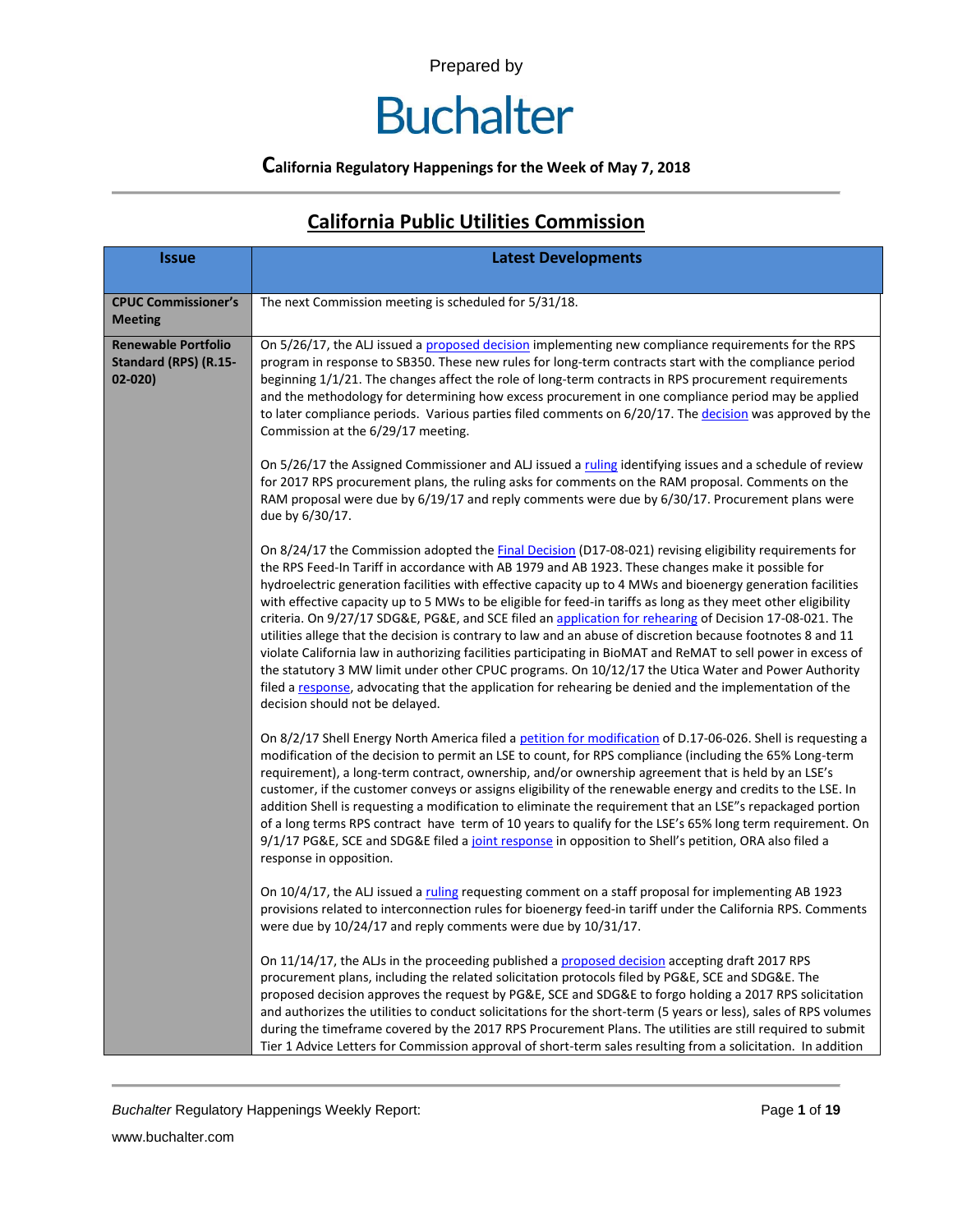

### **California Regulatory Happenings for the Week of May 7, 2018**

|                                                                                                        | the decision approves the request of the utilities to engage in bilateral transactions to sell RPS volumes,<br>subject to the Commission review and approval via the Tier 3 Advice Letter process. The decision also<br>approves the 2017 RPS Procurement plans filed by several small and multi-jurisdictional utilities, CCAs and<br>ESPs. On 12/14/17 the decision was adopted by the Commission.<br>On 1/4/18 the ALJ issued a ruling requesting comments on how SB350 impacts determination of RPS<br>penalties for noncompliance with and waivers of RPS procurement requirements to inform a future<br>Commission decision on revisions to RPS enforcement rules in light of SB350. The ruling identifies various<br>issues for comment. On $1/12/18$ the ALJ extended the comment deadline to $2/1/18$ and reply comments to<br>$2/12/18$ .<br>On 1/12/18 Direct Energy Business, LLC, and on 1/19/18 Gexa Energy California, LLC and Liberty Power |
|--------------------------------------------------------------------------------------------------------|-------------------------------------------------------------------------------------------------------------------------------------------------------------------------------------------------------------------------------------------------------------------------------------------------------------------------------------------------------------------------------------------------------------------------------------------------------------------------------------------------------------------------------------------------------------------------------------------------------------------------------------------------------------------------------------------------------------------------------------------------------------------------------------------------------------------------------------------------------------------------------------------------------------------------------------------------------------|
|                                                                                                        | Holdings, LLC, filed motions requesting waiver of their respective RPS procurement requirements for<br>compliance period one. Comments were due by 2/26/18. On 3/8/18 Direct Energy Business, LLC withdrew<br>its motion for a waiver.                                                                                                                                                                                                                                                                                                                                                                                                                                                                                                                                                                                                                                                                                                                      |
|                                                                                                        | On 4/16/18 the Assigned Commissioner issued a ruling requesting party comments on proposed<br>modifications of language in Sections 4.1 and 4.2 of the Biomat Power Purchase Agreement. Comments<br>were due by 4/26/18.                                                                                                                                                                                                                                                                                                                                                                                                                                                                                                                                                                                                                                                                                                                                    |
|                                                                                                        | On 5/1/18 the ALJ issued a proposed decision implementing SB350 provisions on penalties and waivers in<br>the RPS program and denying Shell Energy North America's petition for modification of D.17-06-026. The<br>decision maintains the existing RPS penalty scheme and integrates changes made by SB350 into the<br>current RPS waiver scheme. The earliest the decision can be heard by the Commission is 5/31/18.                                                                                                                                                                                                                                                                                                                                                                                                                                                                                                                                     |
| OIR to adopt rules and<br>procedures governing<br><b>Commission-regulated</b><br>natural gas pipelines | On 5/15/17 the Assigned Commissioner issued a proposed decision approving the Natural Gas Leak<br>Abatement Program consistent with SB1371. Comments were due by 6/4/17. The decision (D.17-06-015)<br>was signed by the Commission on 6/15/17.                                                                                                                                                                                                                                                                                                                                                                                                                                                                                                                                                                                                                                                                                                             |
| and facilities to<br>reduce natural gas<br>leakage consisted                                           | A workshop was held on 8/1/17 to discuss the development of a template for consistency in Best practices<br>compliance plans that will be required as part of the gas safety plans commencing 3/15/18.                                                                                                                                                                                                                                                                                                                                                                                                                                                                                                                                                                                                                                                                                                                                                      |
| with SB1371 (R.15-01-<br>008)                                                                          | On 7/21/17 the ALJ issued a ruling providing notice of a prehearing conference on 8/24/17 and directing<br>joint pre-hearing conference statements. The purpose of the PHC was to discuss the scope and procedural<br>schedule of the second phase of the proceeding. A joint pre-hearing conference statement was due by<br>8/18/17. (see email ruling correcting PHC date).                                                                                                                                                                                                                                                                                                                                                                                                                                                                                                                                                                               |
|                                                                                                        | On 9/20/17 the Commissioner issued an amended scoping ruling. The second phase of the proceeding will<br>focus on the following broad policy issues: 1) what data is necessary in order for the CPUC to consider a<br>"cost-effectiveness" framework in this proceeding; 2) how should the CPUC's annual report requirements<br>and 26 best practices be harmonized with information or action required by other entities such as the<br>PHMSA, DOGGR, ARB and local air quality management districts; 3) pursuant to 975(f) how should rules<br>and procedures including best practices and repair standards developed in this proceeding be incorporated<br>into the applicable general orders; 4) how should ratemaking treatment for LUAF be structured and<br>evaluated?                                                                                                                                                                               |
|                                                                                                        | On 11/30/17 the ALJ issued a ruling entering the ARB and CPUC's joint staff annual report on analysis of<br>6/16/17 Utilities' reports into the record. Comments are requested on 1) whether the Joint staff annual<br>report clearly illustrate the trends of findings based on CPUC/ARB staff's analysis of the June 2017 reports,<br>and 2) what are "lessons learned" from this reporting and analysis process that were not identified by staff.                                                                                                                                                                                                                                                                                                                                                                                                                                                                                                       |

**Buchalter Regulatory Happenings Weekly Report:** Page 2 of 19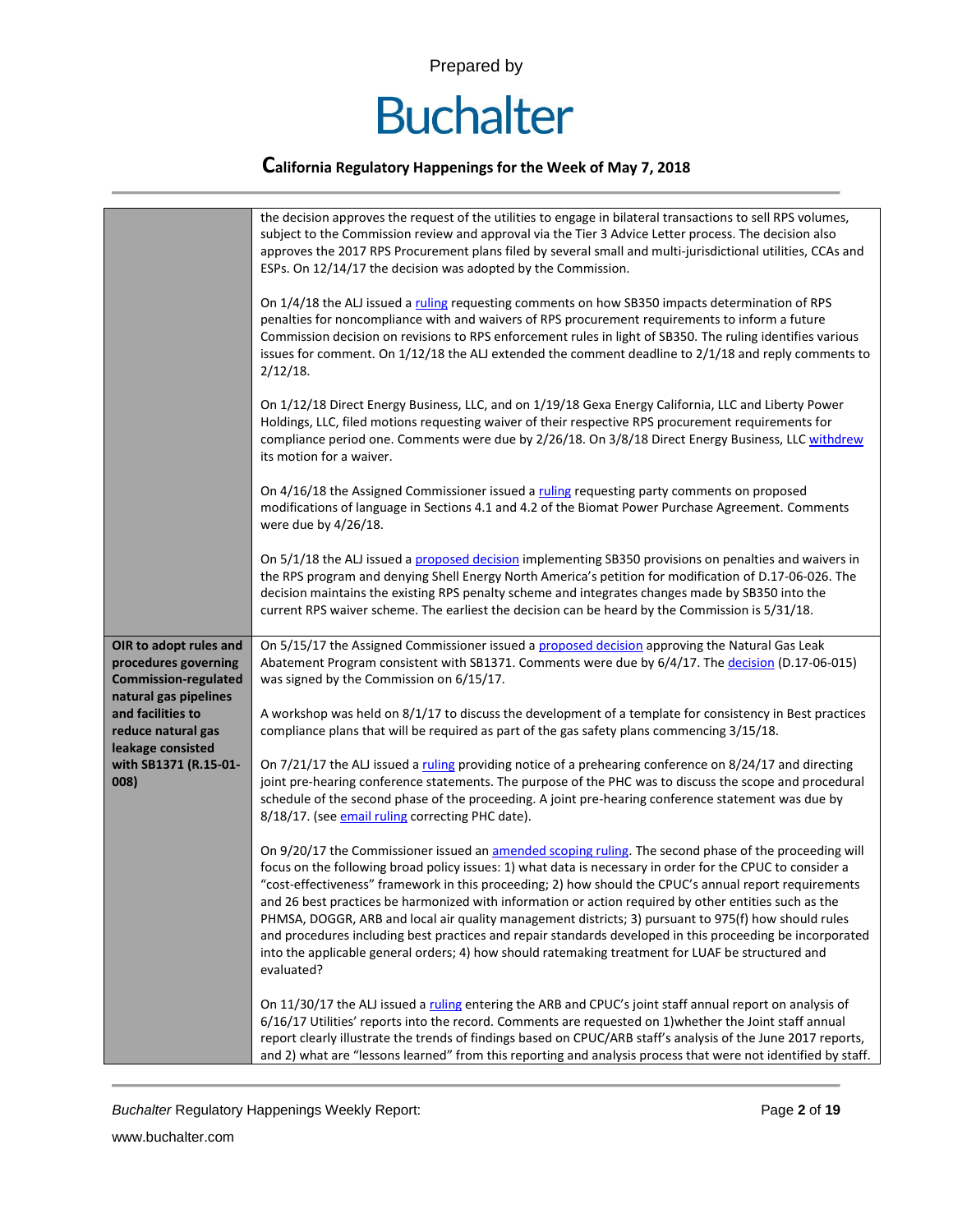

### **California Regulatory Happenings for the Week of May 7, 2018**

|                                                                                                                                                    | Comments were due by 12/12/17.                                                                                                                                                                                                                                                                                                                                                                                                                                                                                                                                                                                                                                   |
|----------------------------------------------------------------------------------------------------------------------------------------------------|------------------------------------------------------------------------------------------------------------------------------------------------------------------------------------------------------------------------------------------------------------------------------------------------------------------------------------------------------------------------------------------------------------------------------------------------------------------------------------------------------------------------------------------------------------------------------------------------------------------------------------------------------------------|
| OIR to Develop an<br><b>Electricity Integrated</b><br><b>Resource Planning</b><br><b>Framework to</b><br><b>Coordinate and Refine</b><br>Long-Term | On 10/7/16, the City of Lancaster, Sonoma Clean Power Authority, and Marin Clean Energy filed a motion<br>requesting that the Commission take official notice of future load growth among operational CCA programs<br>and the growing number of communities exploring CCA programs. On 10/24/16 SCE, SDG&E and PG&E<br>filed a joint response requesting that the Commission deny the motion as the facts presented in the<br>motion are not currently relevant in the proceeding.                                                                                                                                                                               |
| <b>Procurement Planning</b><br><b>Requirements (R16-</b><br>$02 - 007$                                                                             | On 12/21/16 the ALJ and Assigned Commissioner issued a ruling requesting comments on disadvantaged<br>communities and other aspects of SB350, and modifying the proceeding schedule. Comments were due by<br>2/17/17 and reply comments were due 2/27/17.                                                                                                                                                                                                                                                                                                                                                                                                        |
|                                                                                                                                                    | On 1/12/17, a webinar was held by the Modeling Advisory Group to ensure that modeling work<br>undertaken by Energy Division and individual LSE's as part of the 2017 IRP is transparent and objective.                                                                                                                                                                                                                                                                                                                                                                                                                                                           |
|                                                                                                                                                    | On 1/18/17, the ALJ issued a ruling seeking comment on assumptions and scenario for use in long term<br>planning in 2017, with emphasis on the CAISO Transmission Planning Process. Comments were due by<br>2/3/17 and reply comments were due by 2/10/17.                                                                                                                                                                                                                                                                                                                                                                                                       |
|                                                                                                                                                    | On 2/23/17, the CPUC and the CEC hosted a joint workshop on GHG Target Setting for the Integrated<br>Resource Planning (IRP) Process.                                                                                                                                                                                                                                                                                                                                                                                                                                                                                                                            |
|                                                                                                                                                    | On 2/28/17 Commissioner Randolph issued a ruling adopting assumptions and one scenario for use in long-<br>term planning in 2017.                                                                                                                                                                                                                                                                                                                                                                                                                                                                                                                                |
|                                                                                                                                                    | On 5/1/17 the ALJ sent an email to the service letter informing parties that several workshops scheduled in<br>the CEC Integrated Policy Report process may be of interest to parties to this proceeding. The first<br>workshop was on 5/12/17.                                                                                                                                                                                                                                                                                                                                                                                                                  |
|                                                                                                                                                    | On 5/16/17 the ALJ issued a ruling seeking comment from parties on a staff proposal titled "Proposal for<br>Implementing Integrated Resource Planning at the CPUC: An Energy Division Staff Proposal." The ruling<br>formally enters the proposal into the record. Comments were due by 6/14/17 and reply comments were<br>due by 6/26/17                                                                                                                                                                                                                                                                                                                        |
|                                                                                                                                                    | CPUC Energy Division staff held a webinar on the proposal for implementing IRP at the CPUC on 6/7/17.                                                                                                                                                                                                                                                                                                                                                                                                                                                                                                                                                            |
|                                                                                                                                                    | On 6/13/17 the ALJ issued a ruling modifying the schedule of the proceeding. The ruling extended the<br>initial comment period on the IRP Staff Proposal to June 28, 2017 and reply comments to July 12, 2017.                                                                                                                                                                                                                                                                                                                                                                                                                                                   |
|                                                                                                                                                    | On 7/19/17 the ALJ noticed two modeling workshops. The first workshop was on 7/27/17 and allowed<br>parties to ask clarifying questions and provide preliminary feedback on the first set of modeling results for<br>the IRP process. The second workshop was held on 8/15/17. At this workshop, CES-21, a public-private<br>collaborative research and development effort between PG&E, SCE, SDG&E and the Lawrence Livermore<br>National Laboratory, presented its final report on the Grid Integration Flexibility Metrics and Standards<br>Project. On 9/12/17 PG&E submitted the final report of the grid integration flexibility metrics and<br>standards. |
|                                                                                                                                                    | On 9/19/17 the ALJ issued a ruling seeking comment a proposed reference system plan and related<br>commission policy actions. Comments were due by 10/26/17 and reply comments were due by 11/9/17.<br>On 10/3/17 the ALJ issued a ruling correcting Attachment C to the original 9/18/17 ruling.                                                                                                                                                                                                                                                                                                                                                                |

**Buchalter Regulatory Happenings Weekly Report:** Page 3 of 19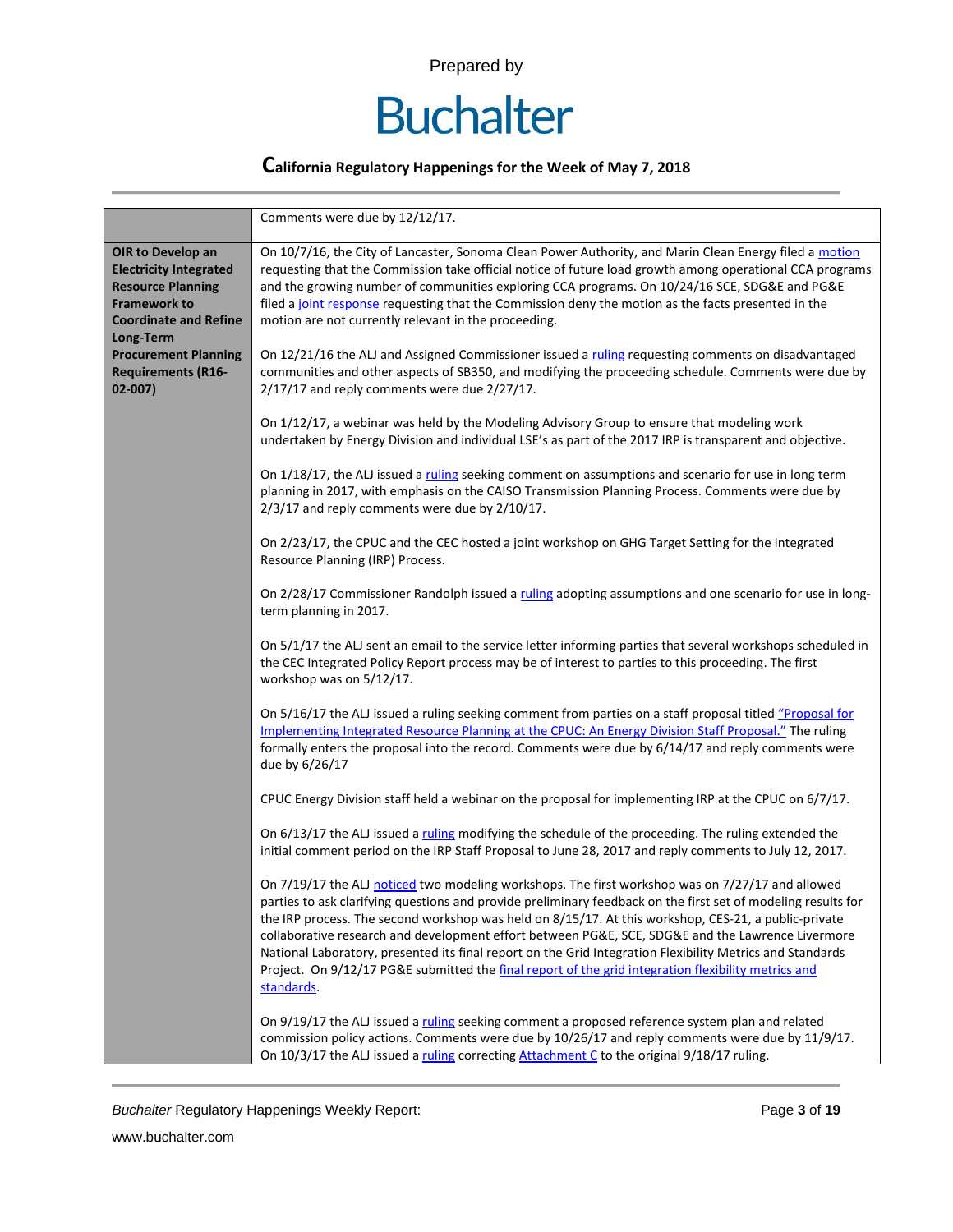# **Buchalter**

### **California Regulatory Happenings for the Week of May 7, 2018**

|                                                                                                                                                                                                        | On 10/10/17 the ALJ granted a 10/7/16 motion from the City of Lancaster, Marin Clean Energy, and<br>Sonoma Clean Power Authority for official notice of future load growth among operational CCA programs<br>as well as the growing number of communities formally exploring and planning CCA programs. In the same<br>ruling the ALJ granted the separate 3/6/17 motion of Magellan Wind LLC seeking official notice of<br>executive actions relating to the potential value of California's offshore wind resources. However, both<br>motions were granted for purposes of taking official notice that certain local, state and federal agency<br>actions have occurred but not for purposes of reliance on any underlying facts associated with those<br>actions.                                                                                                                                                                                                                                                                                                                                                                                                                                                                                                                   |
|--------------------------------------------------------------------------------------------------------------------------------------------------------------------------------------------------------|----------------------------------------------------------------------------------------------------------------------------------------------------------------------------------------------------------------------------------------------------------------------------------------------------------------------------------------------------------------------------------------------------------------------------------------------------------------------------------------------------------------------------------------------------------------------------------------------------------------------------------------------------------------------------------------------------------------------------------------------------------------------------------------------------------------------------------------------------------------------------------------------------------------------------------------------------------------------------------------------------------------------------------------------------------------------------------------------------------------------------------------------------------------------------------------------------------------------------------------------------------------------------------------|
|                                                                                                                                                                                                        | On 11/27/17 the ALJ denied a motion by the Protect Our Community Foundation (POCF) for evidentiary<br>hearings. POCF had alleged that an informal process is insufficient to fulfill the requirements of SB350 and<br>the RESOLVE model must be subject to verification via hearings.                                                                                                                                                                                                                                                                                                                                                                                                                                                                                                                                                                                                                                                                                                                                                                                                                                                                                                                                                                                                  |
|                                                                                                                                                                                                        | On 12/28/17 Commissioner Randolph issued a proposed decision setting requirements for load serving<br>entities filing integrated resource plans. Various comments were filed on 1/17/18. The final decision was<br>approved at the Commission's 2/8/18 meeting (D18-02-018).                                                                                                                                                                                                                                                                                                                                                                                                                                                                                                                                                                                                                                                                                                                                                                                                                                                                                                                                                                                                           |
|                                                                                                                                                                                                        | On 1/30/18 Imperial County filed a motion to reopen the record to consider the impact of new import<br>tariffs on solar cells and modules in the reference system plan.                                                                                                                                                                                                                                                                                                                                                                                                                                                                                                                                                                                                                                                                                                                                                                                                                                                                                                                                                                                                                                                                                                                |
|                                                                                                                                                                                                        | On 2/28/18 Friends of the Earth, NRDC, CURE and PG&E filed a joint petition for modification of D18-02-<br>018 (the IRP decision). Decision 18-02-018 contains direction regarding the procurement of GHG free<br>replacement resources in the event Diablo Canyon is retired earlier than 2024-2025, but does not address<br>procurement direction for the planned retirement date. The joint parties have requested that the decision<br>be modified to address this gap in direction.                                                                                                                                                                                                                                                                                                                                                                                                                                                                                                                                                                                                                                                                                                                                                                                               |
|                                                                                                                                                                                                        | The IRP Modeling Advisory Group held a webinar on 3/29/18.                                                                                                                                                                                                                                                                                                                                                                                                                                                                                                                                                                                                                                                                                                                                                                                                                                                                                                                                                                                                                                                                                                                                                                                                                             |
|                                                                                                                                                                                                        | On 4/3/18 the ALJ issued a ruling seeking comment on ghg emissions accounting methods and addressing<br>updated ghg benchmarks. Comments on the ruling and new CCA 2030 load forecasts were due by 4/20/18.<br>Reply comments on the GHG accounting and comments on the new CCA load forecasts were permitted no<br>later than 4/30/18.                                                                                                                                                                                                                                                                                                                                                                                                                                                                                                                                                                                                                                                                                                                                                                                                                                                                                                                                                |
| <b>Policies, Procedures</b><br>and Rules for<br><b>Regulation of Physical</b><br>Security for the<br><b>Electric Supply</b><br><b>Facilities of Electrical</b><br><b>Corporations (R15-06-</b><br>009) | On 3/10/17 the Assigned Commissioner issued a Phase 1 Scoping Memo and Ruling in this rulemaking<br>regarding policies, procedures and rules for regulation of physical security for the electric supply facilities<br>of electric corporations consistent with Public Utilities Code Section 364 and to establish standards for<br>disaster and emergency preparedness plans for electrical corporations and regulated water companies<br>pursuant to Public Utilities Code Section 768.6. Phase I of the proceeding will consider whether any new<br>rules, standards or General Orders or modifications to other existing policies should apply to all electrical<br>supply facilities within the jurisdiction of the Commission, including facilities owned by publicly owned<br>utilities and rural electrical cooperatives. This phase will pertain to the requirements to address the<br>physical security risks to the electrical supply facilities of electrical corporations and will also address<br>whether the Commission should go beyond the physical security regulations of NERC's CIP-9-014-2. A<br>proposed decision in Phase I is anticipated in February 2018. Phase II will address emergency and disaster<br>preparedness plans. A workshop was held on 5/2/17. |
|                                                                                                                                                                                                        | On 7/12/17 the ALJ issued a ruling issuing combined workshop notes and request for straw proposals.<br>Comments on Attachment A to the proceeding were due by 7/28/17, straw proposals were due by 8/11/17<br>and comments on the straw proposals were due by 8/25/17. On 8/31/17 Bear Valley Electric Service, SCE,                                                                                                                                                                                                                                                                                                                                                                                                                                                                                                                                                                                                                                                                                                                                                                                                                                                                                                                                                                   |

**Buchalter Regulatory Happenings Weekly Report:** Page 4 of 19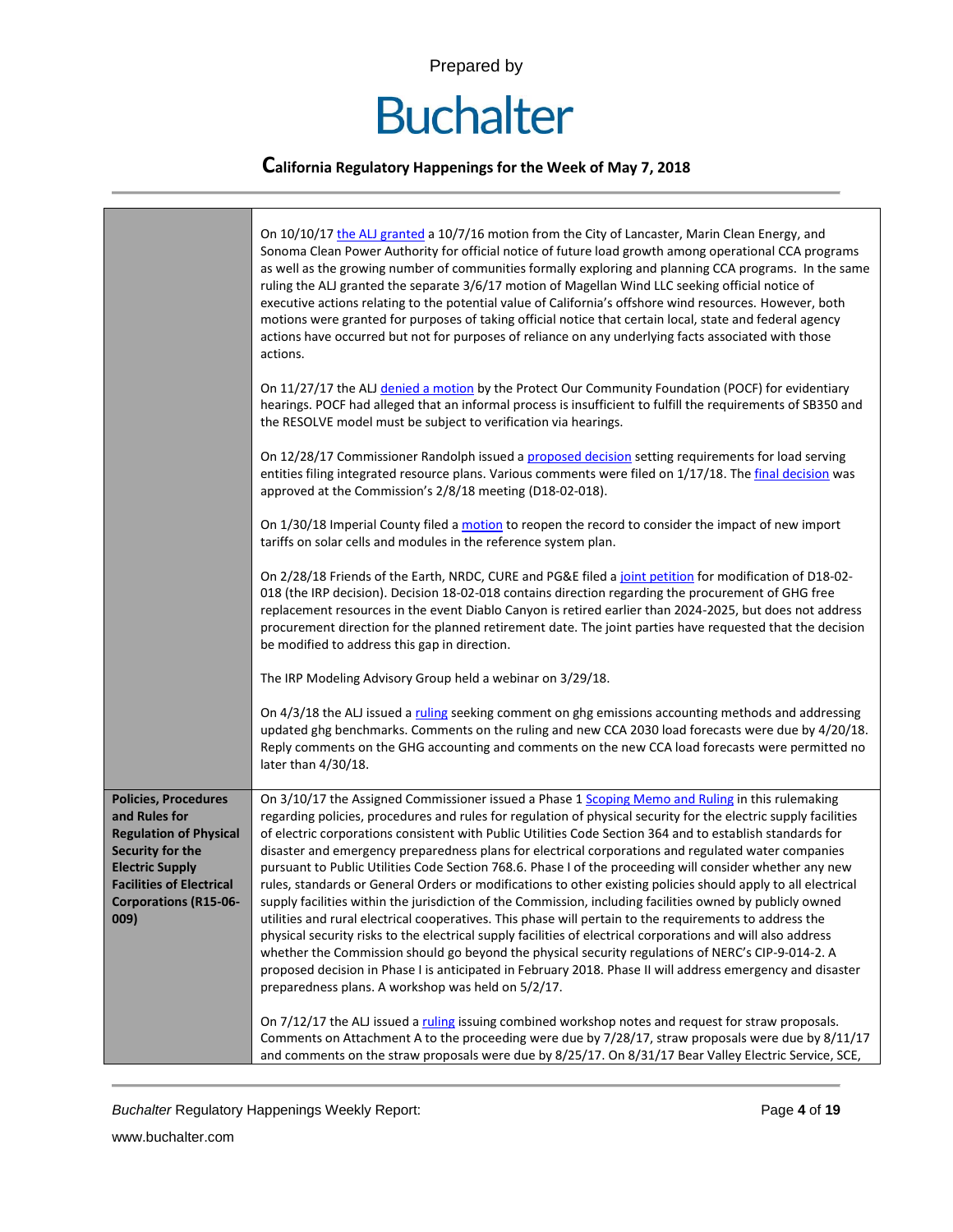

|                                                                                                                                                         | CMUA, LADWP, Liberty CalPeco, National Rural Electric Cooperative Association, Pacificorp, PG&E, SMUD,<br>and SDG&E filed a joint draft straw proposal. The Office of Ratepayer Advocates and the Safety and<br>Enforcement Division filed comments on 9/14/17. A workshop was held on 9/29/17 to review how SB699<br>informs the appropriate CPUC response and responsibility in addressing the physical security of California's<br>system and the joint-utility proposal. The Office of Ratepayer Advocates and the Safety and Enforcement<br>Division filed comments on 9/14/17.<br>On 1/3/18 the ALJ issued an email ruling allowing parties to file legal briefs concerning the Commission's<br>jurisdiction over publically owned electrical utilities and rural electric cooperatives. The scoping ruling in<br>this proceeding asks the following question: "Should any new rules, standards, or General Orders or<br>modifications to existing policies apply to all electrical supply facilities within the jurisdiction of the<br>Commission, including publicly owned electrical utilities and rural electric cooperatives?" Legal briefs were<br>due by 1/26/18. Reply briefs were due by 2/9/18. SMUD, LADWP, The National Rural Electric Cooperative<br>Association and CMUA filed a reply brief.<br>On 1/16/18 the ALJ issued a ruling allowing comments on the safety and enforcement division's risk<br>assessment and safety advisory section evaluation of the joint utility proposal and recommendations for<br>consideration posted on 1/4/18. Comments were due by 2/2/18 and reply comments were due by<br>$2/16/18$ .<br>On 1/19/18 the ALJ issued a ruling setting the prehearing conference for Phase II of the proceeding for<br>3/15/18. The prehearing conference addressed the status, scope and schedule for Phase II along with any<br>changes to the service list or procedural issues. Prehearing conference statements shall be limited to<br>enumerated questions set forth in the ruling. These questions include the number and type of workshops;<br>what elements should be included in the emergency and disaster preparedness plans; what new rules,<br>standard, general orders, or modifications should the Commission consider to ensure that entities are in<br>compliance with Public Utilities Code Section 768.6; should the new rules apply to publicly owned electrical<br>utilities and rural electric cooperatives and should any rules be adopted to insure that cities and counties<br>have an opportunity to participate in plan preparation. Prehearing conference statements were due by<br>$3/1/18$ . |
|---------------------------------------------------------------------------------------------------------------------------------------------------------|--------------------------------------------------------------------------------------------------------------------------------------------------------------------------------------------------------------------------------------------------------------------------------------------------------------------------------------------------------------------------------------------------------------------------------------------------------------------------------------------------------------------------------------------------------------------------------------------------------------------------------------------------------------------------------------------------------------------------------------------------------------------------------------------------------------------------------------------------------------------------------------------------------------------------------------------------------------------------------------------------------------------------------------------------------------------------------------------------------------------------------------------------------------------------------------------------------------------------------------------------------------------------------------------------------------------------------------------------------------------------------------------------------------------------------------------------------------------------------------------------------------------------------------------------------------------------------------------------------------------------------------------------------------------------------------------------------------------------------------------------------------------------------------------------------------------------------------------------------------------------------------------------------------------------------------------------------------------------------------------------------------------------------------------------------------------------------------------------------------------------------------------------------------------------------------------------------------------------------------------------------------------------------------------------------------------------------------------------------------------------------------------------------------------------------------------------------------------------------------------------------------------------------------------------------------------------------------------------------------------------------------------------------------------|
| <b>Streamlining</b><br><b>Interconnection of</b><br><b>Distributed Energy</b><br><b>Resources and</b><br><b>Improvements to Rule</b><br>21 (R17-07-007) | On 7/13/17 the Commission issued an order instituting the rulemaking to consider streamlining<br>interconnection of distributed energy resources and improvements to rule 21. Various parties filed<br>comments on 8/2/17, including CESA, Tesla, Chargepoint and CAISO.<br>A pre-hearing conference was held on 9/13/17. Notice<br>On 10/2/17 the Assigned Commissioner and the ALJ issued a scoping ruling in the proceeding. The ruling<br>sets forth three phases. The first phase will deal with urgent issues, the second phase will deal with<br>ratesetting issues requiring coordination with R1408013 and the third phase will deal with small and multi-<br>jurisdictional utility rules. The schedule for the proceeding currently runs through 2020.<br>On 2/14/18 the ALJ issued an email ruling amending the schedule and extending the deadlines for the<br>working group 1 proposal and the working group 2 proposal. The ALJ also reassigned Issue 6 (development<br>of forms and agreements to allow Distributed Energy Resources to fulfill Rule 21 requirements related to<br>smart inverters) to working group 2.                                                                                                                                                                                                                                                                                                                                                                                                                                                                                                                                                                                                                                                                                                                                                                                                                                                                                                                                                                                                                                                                                                                                                                                                                                                                                                                                                                                                                                                                                                                            |
| <b>Resource Adequacy,</b><br><b>Consider Program</b><br><b>Refinements and</b>                                                                          | On 9/28/17 the commission opened a rulemaking to oversee the resource adequacy program, consider<br>program refinements and establish annual local and flexible procurement obligations for the 2019 and<br>2020 compliance years. The proceeding is the successor to R14-10-010. Comments on preliminary matters                                                                                                                                                                                                                                                                                                                                                                                                                                                                                                                                                                                                                                                                                                                                                                                                                                                                                                                                                                                                                                                                                                                                                                                                                                                                                                                                                                                                                                                                                                                                                                                                                                                                                                                                                                                                                                                                                                                                                                                                                                                                                                                                                                                                                                                                                                                                                  |

**Buchalter Regulatory Happenings Weekly Report:** Page 5 of 19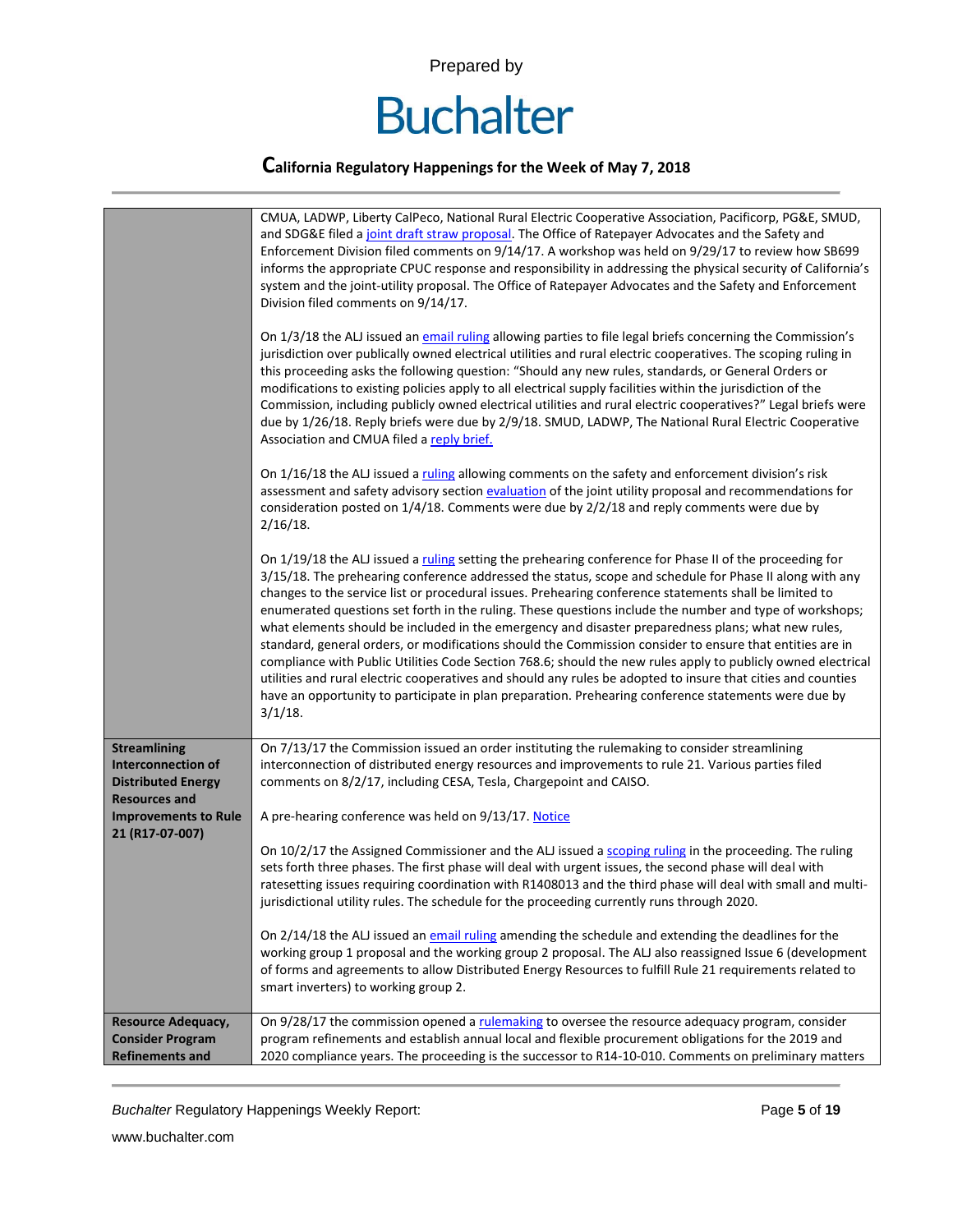# **Buchalter**

### **California Regulatory Happenings for the Week of May 7, 2018**

| <b>Establish Annual Local</b>                                                                        | pertaining to the scope, schedule, and administration of the proceedings were due 10/30/17 and reply                                                                                                                                                                                                                                                                                                                                                                                                                                                                                                                                                                                                                                                                                                                                                                                                                                                                                                                                                                                                                                  |
|------------------------------------------------------------------------------------------------------|---------------------------------------------------------------------------------------------------------------------------------------------------------------------------------------------------------------------------------------------------------------------------------------------------------------------------------------------------------------------------------------------------------------------------------------------------------------------------------------------------------------------------------------------------------------------------------------------------------------------------------------------------------------------------------------------------------------------------------------------------------------------------------------------------------------------------------------------------------------------------------------------------------------------------------------------------------------------------------------------------------------------------------------------------------------------------------------------------------------------------------------|
| and Flexible                                                                                         | comments were due 11/9/17.                                                                                                                                                                                                                                                                                                                                                                                                                                                                                                                                                                                                                                                                                                                                                                                                                                                                                                                                                                                                                                                                                                            |
| Procurement                                                                                          |                                                                                                                                                                                                                                                                                                                                                                                                                                                                                                                                                                                                                                                                                                                                                                                                                                                                                                                                                                                                                                                                                                                                       |
| <b>Obligations for the</b>                                                                           | On 11/7/17 a working group meeting was held to discuss weather sensitive demand response, behind-the-                                                                                                                                                                                                                                                                                                                                                                                                                                                                                                                                                                                                                                                                                                                                                                                                                                                                                                                                                                                                                                 |
| 2019 and 2020                                                                                        | meter resources and comments on the OIR.                                                                                                                                                                                                                                                                                                                                                                                                                                                                                                                                                                                                                                                                                                                                                                                                                                                                                                                                                                                                                                                                                              |
| <b>Compliance Years.</b>                                                                             |                                                                                                                                                                                                                                                                                                                                                                                                                                                                                                                                                                                                                                                                                                                                                                                                                                                                                                                                                                                                                                                                                                                                       |
| (R17-09-020)                                                                                         | A prehearing conference was held on 12/4/17. Notice                                                                                                                                                                                                                                                                                                                                                                                                                                                                                                                                                                                                                                                                                                                                                                                                                                                                                                                                                                                                                                                                                   |
|                                                                                                      | On 1/18/18 the Assigned Commissioner and ALJ issued a scoping memo and ruling. The proceedings will be<br>divided into three separate tracks. Track 1 will consider system, local and flexible capacity requirements for<br>the next year as well as time-sensitive refinements to the Commission's RA program, including adoption of<br>the 2019 Local Capacity Requirements, adoption of the 2019 Flexible Capacity Requirements, adoption of<br>the 2019 System RA Requirements, and top priority modifications to the RA program. Track 2 will address<br>less time sensitive topics, including adoption of multi-year local RA requirements, refinements to local area<br>rules and RA program. Track 3 will consider the 2020 program year requirement and may revisit RA<br>counting rules for weather-sensitive and local demand response resources. Comments were due by<br>1/30/18 and proposals were due by 2/16/18. The proposals and comments were discussed at a 2-day<br>workshop that was held at the CPUC on 2/22-23/18. Various parties filed comments on the proposals on<br>3/7/18 and reply comments on 3/16/18. |
|                                                                                                      | On 3/22/18 the ALJ sent an email ruling stating that because the CAISO did not file its draft 2019 LCR report<br>on 3/9/18 and anticipates that the report will not be available until 4/23/18 parties are not required to<br>submit comments on 3/23/18 as originally scheduled. On 3/27/18 the ALJ and the Assigned Commissioner<br>issued a joint ruling modifying the track 1 schedule. The revised due date for comments on the draft CAISO<br>2019 LCR and FCR reports was 5/4/18 and comments on the final report are due 5/18/18.                                                                                                                                                                                                                                                                                                                                                                                                                                                                                                                                                                                             |
|                                                                                                      | On 5/2/18 the ALJ sent an email ruling changing the date for Track 2 opening testimony to 7/10/18. All<br>other dates remain unchanged.                                                                                                                                                                                                                                                                                                                                                                                                                                                                                                                                                                                                                                                                                                                                                                                                                                                                                                                                                                                               |
| <b>Creation of a Shared</b><br>Database or<br><b>Statewide Census of</b><br><b>Utility Poles and</b> | On 6/29/17 the Commission instituted an Order Instituting Investigation into the creation of a shared<br>database or statewide census of utility poles and conduit in California (117-06-027, R17-06-028 and R17-03-<br>009 have been consolidated into this proceeding).                                                                                                                                                                                                                                                                                                                                                                                                                                                                                                                                                                                                                                                                                                                                                                                                                                                             |
| <b>Conduit in California.</b><br>$(117-06-027)$                                                      | A prehearing conference was held on 12/5/17. Ruling                                                                                                                                                                                                                                                                                                                                                                                                                                                                                                                                                                                                                                                                                                                                                                                                                                                                                                                                                                                                                                                                                   |
|                                                                                                      | On 1/11/18 the Assigned Commissioner and ALJ issued a ruling requesting comments on the creation of a<br>shared statewide database of utility pole and conduit information. Input is requested on (1) whether a<br>proposed listing of data fields is complete; (2) whether any information categories should be treated as<br>confidential; (3) which data fields are most essential to accomplish the safety and goals of the OII and OIR;<br>(4) whether each pole owner should be responsible for maintaining and providing access to its database, or<br>whether a third party facilitator should be responsible for maintaining one global database; and (5) the<br>manner in which the database should be shared. Comments were due by 2/8/18.                                                                                                                                                                                                                                                                                                                                                                                 |
|                                                                                                      | On $1/16/18$ the ALJ issued a ruling amending the $1/11/18$ ruling and attaching the correct listing of<br>proposed data fields.                                                                                                                                                                                                                                                                                                                                                                                                                                                                                                                                                                                                                                                                                                                                                                                                                                                                                                                                                                                                      |
|                                                                                                      | On 3/22/18 the ALJ issued a proposed decision amending the right of way rules to apply to wireless<br>telecommunications facilities installed by competitive local exchange carriers, comments were due<br>4/11/18. The decision would amend the right of way rules to provide competitive local exchange carriers<br>with expanded nondiscriminatory access to public utility infrastructure for the purpose of installing                                                                                                                                                                                                                                                                                                                                                                                                                                                                                                                                                                                                                                                                                                           |

**Buchalter Regulatory Happenings Weekly Report:** Page 6 of 19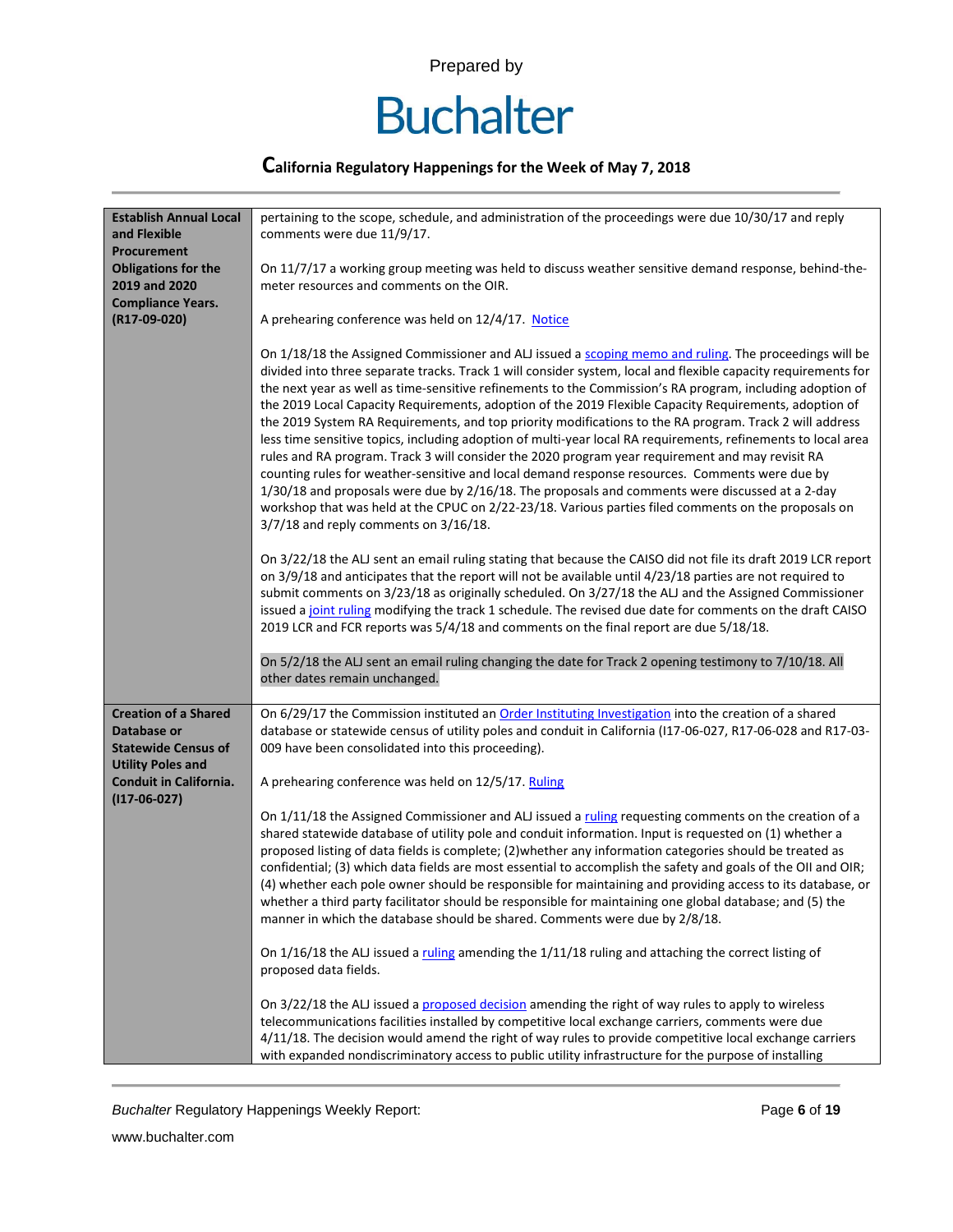

|                                                                                                                                   | antennas and other wireless telecommunications facilities. The Commission is approved the final decision<br>on 4/26/18. This decision closes this aspect of the proceeding; however, the investigation in 117-06-027<br>with which it was consolidated remains open.<br>A public participation hearing before the ALJ and Commissioner and President Picker was held on 5/9/18 in<br>San Bernardino, CA. The discussion focused on such topics as 1) history of poles; 2) issues related to poles<br>(e.g. vegetation management and fires); and 3) Southern California fires. Notice |
|-----------------------------------------------------------------------------------------------------------------------------------|---------------------------------------------------------------------------------------------------------------------------------------------------------------------------------------------------------------------------------------------------------------------------------------------------------------------------------------------------------------------------------------------------------------------------------------------------------------------------------------------------------------------------------------------------------------------------------------|
| <b>Successor to Existing</b><br><b>Net Energy Metering</b><br><b>Tariffs pursuant to</b><br>PUC Section 2827.1<br>$(R.14-07-002)$ | On 2/20/18 the ALJ issued a proposed decision adopting alternatives to promote solar distributed<br>generation in disadvantaged communities. Opening comments were due by 3/12/18 and reply comments<br>were due 3/19/18. Commissioner Guzman Aceves issued an alternate decision. An all-party meeting was<br>held on 3/13/18 so that parties could make comments to Commissioner Guzman Aceves on the two<br>alternate decisions.                                                                                                                                                   |
|                                                                                                                                   | On 3/29/18 the Assigned Commissioner issued the fourth amended scoping memo and ruling. The highest<br>priority issues identified by the Commissioner include consumer protection and development of options<br>for increasing use of renewable DG in disadvantaged communities. The ruling sets a deadline of $1/1/19$ for<br>the completion of the proceeding and states that it is the Commission's intention to close this proceeding<br>and initiate a successor proceeding not later than that date.                                                                            |

# **California Energy Commission**

| <b>Issue</b>                                                                                         | <b>Latest Developments</b>                                                                                                                                                                                                                                                                                                                                                                                                                                                                                                                                                                                                                                                                                                                                                                                                                                                                                                                                                                                                                                                                                                                                                                                                                                                                |
|------------------------------------------------------------------------------------------------------|-------------------------------------------------------------------------------------------------------------------------------------------------------------------------------------------------------------------------------------------------------------------------------------------------------------------------------------------------------------------------------------------------------------------------------------------------------------------------------------------------------------------------------------------------------------------------------------------------------------------------------------------------------------------------------------------------------------------------------------------------------------------------------------------------------------------------------------------------------------------------------------------------------------------------------------------------------------------------------------------------------------------------------------------------------------------------------------------------------------------------------------------------------------------------------------------------------------------------------------------------------------------------------------------|
| <b>CEC Business Meeting</b>                                                                          | The Commission held its regularly scheduled Business Meeting on 5/9/18. Agenda; Backup Materials<br>At the meeting on 5/9/18 the Commission adopted building standards that require solar photovoltaic<br>systems starting in 2020. The building energy efficiency standards, which are the first in the nation to<br>require solar, will reduce greenhouse gas emissions by an amount equivalent to taking 115,000 fossil fuel<br>cars off the road. Press Release                                                                                                                                                                                                                                                                                                                                                                                                                                                                                                                                                                                                                                                                                                                                                                                                                       |
| <b>Alternative and</b><br><b>Renewable Fuel and</b><br><b>Vehicle Technology</b><br>Program (ARFVTP) | On 3/5/18 the CEC posted the 2018-2019 Investment Plan Update for the ARFVTP.<br>On 3/7/18 the CEC hosted a technology showcase and event celebrating 10 years of success<br>implementing the CEC's ARFVTP. Notice<br>On 3/15/18 the Lead Commissioner for Transportation and staff held a public meeting of the ARFVTP.<br>Energy Commission staff presented an overview of proposed allocations included in the revised staff<br>report of the 2018-2019 Investment Plan Update for the Alternative and Renewable Fuel and Vehicle<br>Technology Program. The Lead Commissioner for Transportation and Energy Commission staff are<br>seeking input from the Advisory Committee, stakeholders, and the public regarding the proposed<br>allocations and rationale. Notice<br>On 4/17/18 Commission staff conducted a public workshop for the Southern California Incentive Project,<br>the second incentive project under the California Electric Vehicle Infrastructure Project (CALeVIP) funded<br>by the ARFVTP. The commission is seeking input from stakeholders to inform the Southern California<br>Incentive Project. Notice<br>On 4/25/18 the CEC posted the 2018-2019 Investment Plan Update for the Alternative and Renewable<br><b>Fuel and Vehicle Technology Program.</b> |

**Buchalter Regulatory Happenings Weekly Report:** Page 7 of 19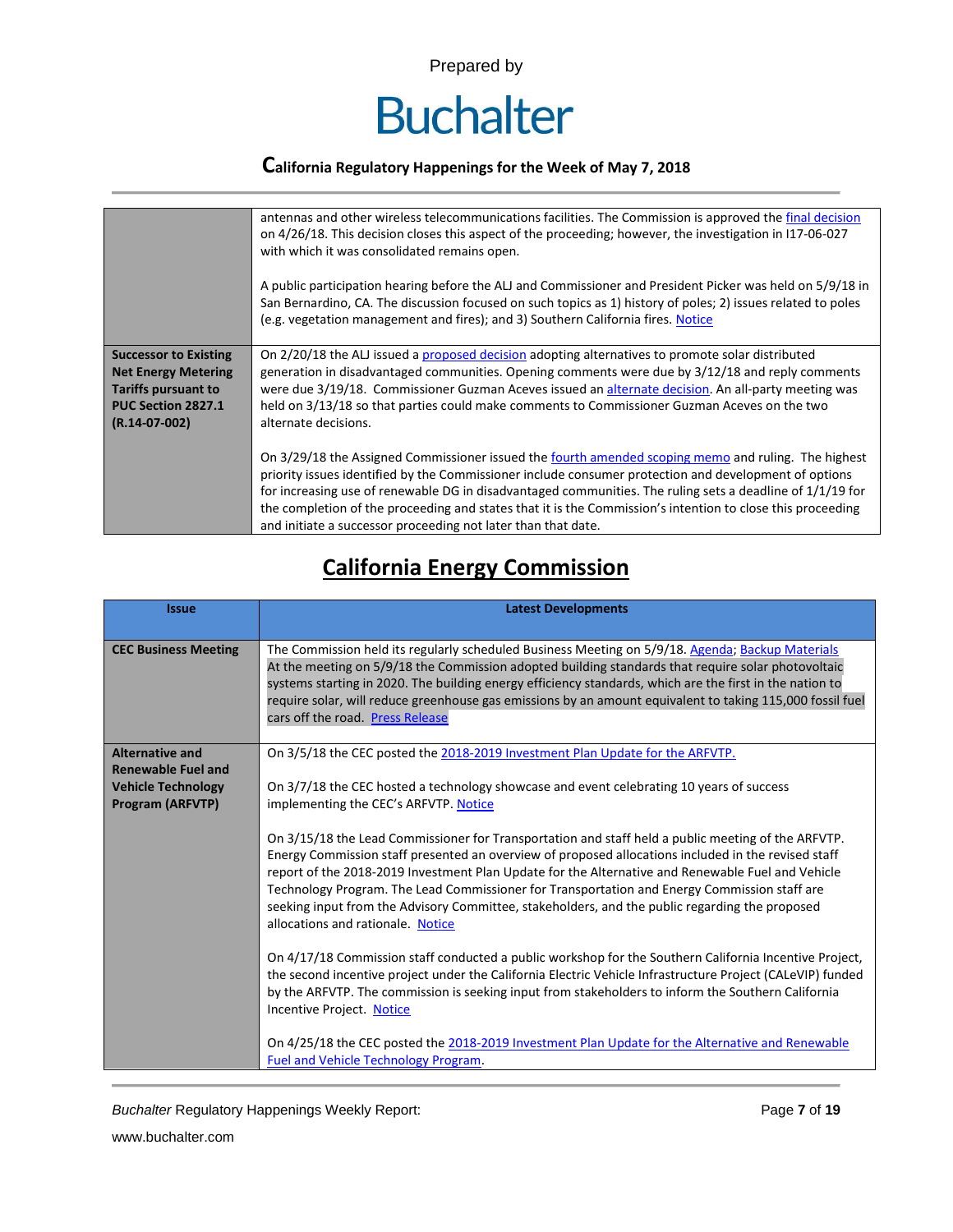

| <b>Electric Program</b><br><b>Investment Charge</b><br>(Docket No. 17-EPIC-<br>01) | A workshop is scheduled for 5/14/18 to discuss activities proposed for electric vehicle charging<br>infrastructure and hydrogen refueling infrastructure pursuant to Governor's Executive Order B-48-18 and<br>new funding allocations for zero-emission vehicle infrastructure. Notice<br>A workshop is scheduled for 5/23/18 to discuss the staff report, California Plug-In Electric Vehicle<br>Infrastructure Projections: 2017-2025, Future Infrastructure Needs for Reaching the State's Zero-<br><b>Emission Vehicle Deployment Goals. Notice</b><br>On 2/7/18 the CEC hosted the 2018 EPIC Symposium. More Information<br>On 3/21/18 the Commission approved three \$5 million grants to showcase more ecost-efficient and<br>reliable microgrids. Press Release<br>On 5/8/18 CEC stall conducted a workshop and solicit stakeholder input on strategies to implement the<br>requirements of AB 523. |
|------------------------------------------------------------------------------------|--------------------------------------------------------------------------------------------------------------------------------------------------------------------------------------------------------------------------------------------------------------------------------------------------------------------------------------------------------------------------------------------------------------------------------------------------------------------------------------------------------------------------------------------------------------------------------------------------------------------------------------------------------------------------------------------------------------------------------------------------------------------------------------------------------------------------------------------------------------------------------------------------------------|
|                                                                                    |                                                                                                                                                                                                                                                                                                                                                                                                                                                                                                                                                                                                                                                                                                                                                                                                                                                                                                              |
| <b>Integrated Energy</b><br><b>Policy Report - (Docket</b><br>No. 17-IEPR-01)      | The Commission adopted the 2017 IEPR at the business meeting on 2/21/18. At the same meeting the<br>Commission also approved the California Energy Demand Forecast for 2018-2030. The report presents<br>baseline forecasts of natural gas and electricity consumption and of peak demand for California and<br>utility planning areas. The report includes estimates of additional achievable energy efficiency savings<br>and photovoltaic adoption and provides options for managed electricity forecasts for resource planning.<br><b>Press Release</b>                                                                                                                                                                                                                                                                                                                                                  |
| 2018 Integrated<br><b>Research Policy Report</b><br>Update (18-IEPR-01)            | On 2/12/18 the Commission issued a notice of request for public comments on the scoping order for the<br>2018 Integrated Energy Policy Report Update. The update will focus on two areas. First it will review the<br>implementation of energy policies under the Brown administration and the role of these policies in<br>establishing California's leadership in clean energy. The second portion will focus on issues from the 2017<br>IEPR which focused on implementing SB 350, including ongoing work to ensure energy reliability in<br>Southern California and updating the energy demand forecast. Notice. The final scoping order is<br>anticipated for release in March 2018 and the final 2018 IEPR update is anticipated for adoption in<br>February 2019.                                                                                                                                     |
|                                                                                    | On 4/20/18 the Lead Commissioner for the 2018 IEPR Update and the Lead Commissioner for Siting,<br>Offshore Wind Planning, and Tribal conducted a workshop to hear and discuss the North Coast's regional<br>challenges, opportunities, and solutions to meet California's climate and clean energy goals. Notice<br>On 5/8/18 the CEC, CPUC, LADWP and CAISO jointly held a workshop to discuss energy reliability in<br>Southern California at the SCAQMD. Notice                                                                                                                                                                                                                                                                                                                                                                                                                                          |
| <b>Renewable Energy for</b><br><b>Agriculture Program</b><br>(REAP)                | On 3/8/18 Commission staff conducted a public workshop in Bakersfield to present preliminary program<br>information and solicit public comment on initial concepts for the implementation of the Renewable<br>Energy for Agriculture Program (REAP). Notice                                                                                                                                                                                                                                                                                                                                                                                                                                                                                                                                                                                                                                                  |
| <b>Renewable Energy</b>                                                            | On 2/1/18 Commission staff held a pre-rulemaking workshop on updates to power source disclosure.<br><b>Notice</b>                                                                                                                                                                                                                                                                                                                                                                                                                                                                                                                                                                                                                                                                                                                                                                                            |
| <b>Research</b>                                                                    | On 2/16/18 Commission staff conducted a public workshop to present preliminary program information<br>and solicit public comment on the proposed Food Production Investment Program (FPIP), including<br>proposed program implementation. During this workshop, staff will also provide a brief introduction to a<br>proposed grant program to advance the use of renewable energy in agricultural operations located in<br>disadvantaged communities. Notice                                                                                                                                                                                                                                                                                                                                                                                                                                                |

**Buchalter Regulatory Happenings Weekly Report:** Page 8 of 19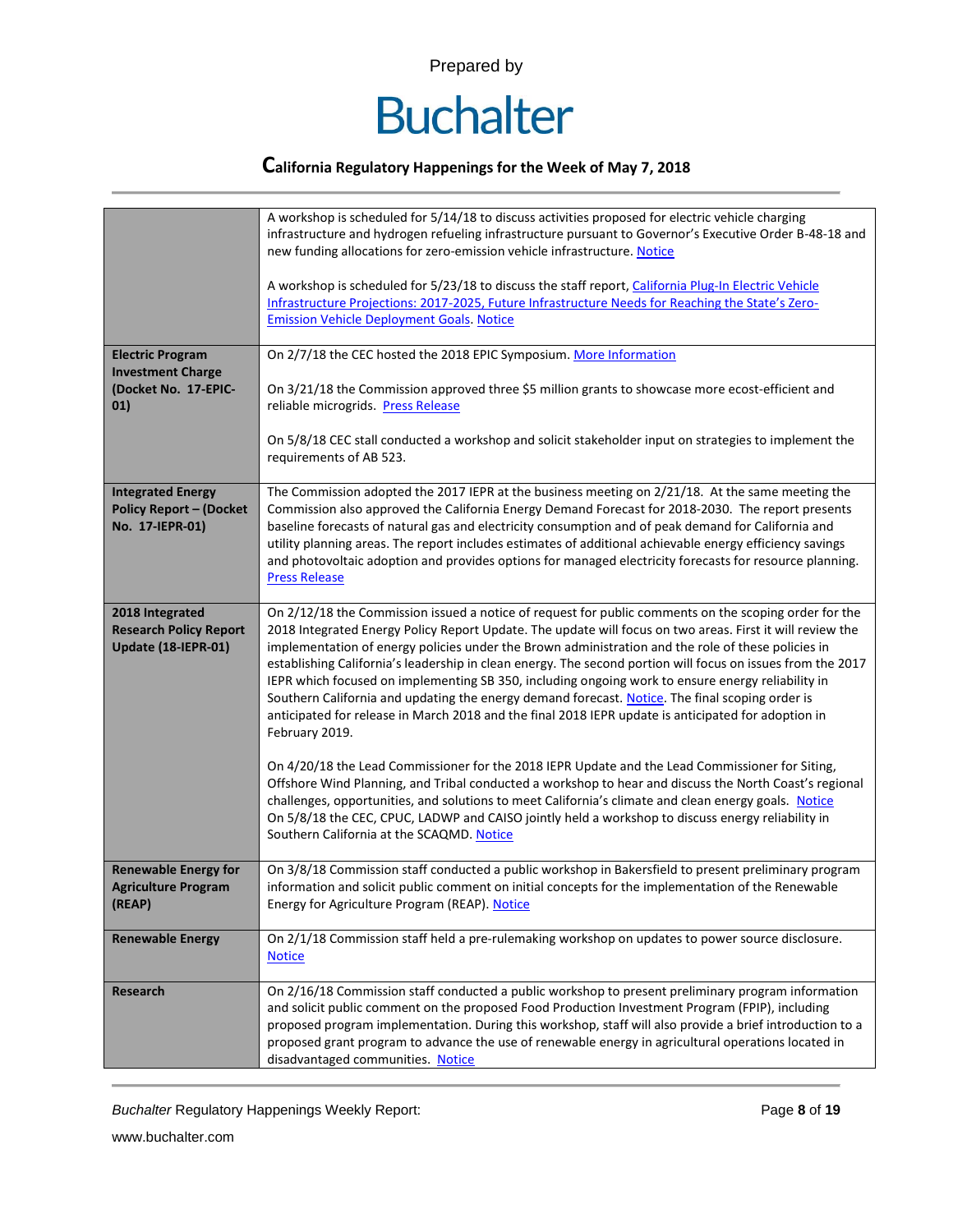

|                                                                              | On 3/12/18 Commission staff conducted a webinar to discuss the potential for offshore renewable<br>energy in California. The webinar will include presentations on data gathering efforts, status of<br>the Bureau of Ocean Energy Management (BOEM)-California Intergovernmental Renewable Energy Task<br>Force (Task Force), and the Department of Defense (DOD) mission compatibility assessment. Notice<br>On 3/29/18 Commission staff conducted a workshop to discuss draft guidelines for the Food Production<br><b>Investment Program. Notice</b> |
|------------------------------------------------------------------------------|----------------------------------------------------------------------------------------------------------------------------------------------------------------------------------------------------------------------------------------------------------------------------------------------------------------------------------------------------------------------------------------------------------------------------------------------------------------------------------------------------------------------------------------------------------|
| <b>SB 350- Clean Energy</b><br>and Pollution<br><b>Reduction Act of 2015</b> | On 4/4/18 the Commission and CPUC convened the Disadvantaged Communities Advisory Group. Notice                                                                                                                                                                                                                                                                                                                                                                                                                                                          |

| <b>Issue</b>         | <b>Latest Developments</b>                                                                                                                                                                                                                                                                                                                                                                                                                                                                                                                                                                                                                                                                                                                                                                                         |
|----------------------|--------------------------------------------------------------------------------------------------------------------------------------------------------------------------------------------------------------------------------------------------------------------------------------------------------------------------------------------------------------------------------------------------------------------------------------------------------------------------------------------------------------------------------------------------------------------------------------------------------------------------------------------------------------------------------------------------------------------------------------------------------------------------------------------------------------------|
| <b>Cap and Trade</b> | On 7/25/17 AB398 was signed by the Governor and chaptered by the Secretary of State - Chapter 135,<br>Statutes of 2017. The bill extends the Cap and Trade program and requires update to the scoping plan.<br>The bill will require amendments to the regulation to impose price ceilings, containment points, offset<br>credit compliance limits and industry assistance factors for allowance allocation.                                                                                                                                                                                                                                                                                                                                                                                                       |
|                      | On 7/17/17 ARB posted the Final Environmental Analysis and responses to comments on the<br>environmental analysis relating to the regulation amendments.                                                                                                                                                                                                                                                                                                                                                                                                                                                                                                                                                                                                                                                           |
|                      | On 7/27/17 ARB approved the proposed amendments to the Cap and Trade Regulation. Notice of<br>Determination; Final Regulation Order. On 8/4/17 the amendments were submitted to OAL on 8/4/17.<br>Request; Informative Digest. On 9/18/17 OAL approved the rulemaking and filed it with the Secretary of<br>State. The effective date was 10/1/17. Final Regulation Order; Final Statement of Reasons.                                                                                                                                                                                                                                                                                                                                                                                                             |
|                      | On 9/22/17 it was announced that Ontario had entered into an agreement with California and Quebec to<br>participate in cap and trade. The agreement goes into effect on 1/1/18.                                                                                                                                                                                                                                                                                                                                                                                                                                                                                                                                                                                                                                    |
|                      | A workshop was held on 10/12/17 to discuss the next steps for the cap and trade regulation. Notice<br>Presentation.                                                                                                                                                                                                                                                                                                                                                                                                                                                                                                                                                                                                                                                                                                |
|                      | On 11/21/17 ARB posted the results of the 11/14/17 Joint Auction #13 report.                                                                                                                                                                                                                                                                                                                                                                                                                                                                                                                                                                                                                                                                                                                                       |
|                      | ARB released the January 2018 California-Quebec-Ontario Joint Auction Participant Training<br>Presentation.                                                                                                                                                                                                                                                                                                                                                                                                                                                                                                                                                                                                                                                                                                        |
|                      | On 1/30/18 ARB posted a notice of public hearing on 3/22/18 in Riverside, CA to consider approving the<br>adoption of two proposed amendments to the Cap and Trade regulation. The narrow amendments are<br>intended to clarify that 1. The regulation requires a successor entity after a change in ownership to be<br>responsible for the outstanding, pre-transfer compliance obligation of the predecessor entity, and 2. The<br>regulatory procedure for establishing the Auction Reserve Price in the Ontario and Quebec regulations.<br>Proposed Regulation Order Notice Agenda. At the meeting the Board adopted Resolution 18-4. On<br>4/17/18 the final rulemaking package was submitted to the Office Of Administrative Law. OAL has until<br>5/30/18 to make a final determination. Informative Digest |

# **California Air Resources Board**

**Buchalter Regulatory Happenings Weekly Report:** Page 9 of 19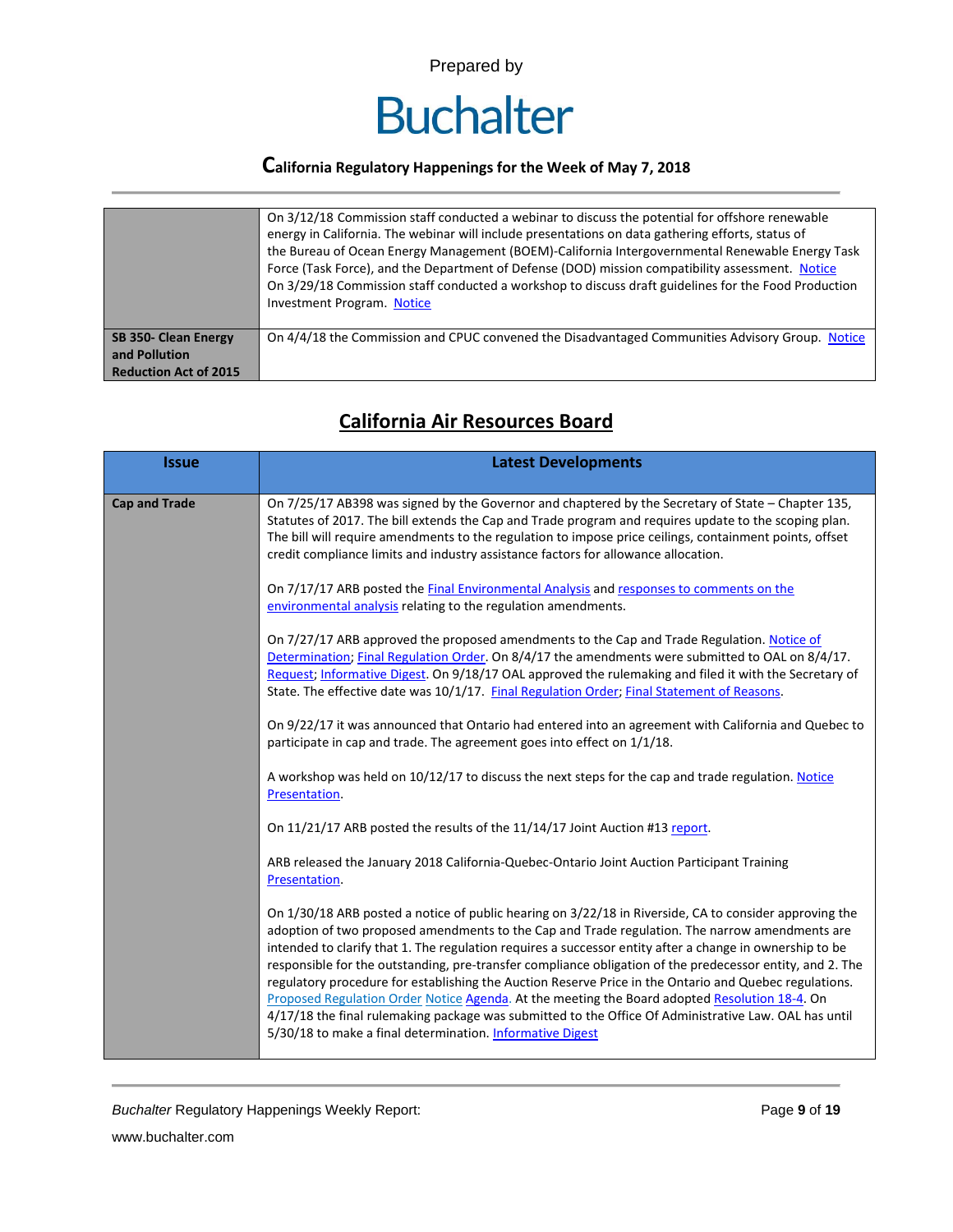

### **California Regulatory Happenings for the Week of May 7, 2018**

|                                                 | Meetings were held on 3/2/18 to discuss potential amendments to the cap and trade regulation and<br>SB350 Integrated Resource Plans. Discussion Draft Price Containment Paper<br>A workshop was held on 4/26/18 to discuss possible revisions to the cap and trade regulation. Notice.<br>Comments were due by 5/10/18. Summary of Stakeholder Comments                                                                                                                                                                                                                                                                                        |
|-------------------------------------------------|------------------------------------------------------------------------------------------------------------------------------------------------------------------------------------------------------------------------------------------------------------------------------------------------------------------------------------------------------------------------------------------------------------------------------------------------------------------------------------------------------------------------------------------------------------------------------------------------------------------------------------------------|
| <b>GHG Reporting</b>                            | On 3/14/17 ARB hosted a webinar on GHG emissions data reporting for electric power entities.<br>Registration<br>On 4/13/17 ARB posted a proposed second 15-day modifications to the regulation. Comments were due<br>4/28/17 by 5pm. Notice The board approved the proposed amendments at the 6/29/17 Board Meeting.<br>Agenda.<br>On 7/21/17 the proposed amendments were submitted to the California Office of Administrative Law.<br>Updated Informative Digest. On 9/1/17 OAL approved the rulemaking and filed it with the Secretary of<br>State. Notice Final Regulation Order Final Statement of Reasons. The amended regulation became |
|                                                 | effective on 1/1/18.                                                                                                                                                                                                                                                                                                                                                                                                                                                                                                                                                                                                                           |
| <b>Short Lived Climate</b><br><b>Pollutants</b> | On 12/29/17 ARB posted a summary of policies to encourage dairy biomethane projects and other<br>projects to reduce methane emissions. On 1/5/18 the three dairy subgroups provided an update to the<br>agencies on their processes and recommendations they have formulated to date. Presentations - ARB;<br>CDFA; CPUC; Subgroup 1; Subgroup 2; Subgroup 3                                                                                                                                                                                                                                                                                   |
|                                                 | The Dairy and Livestock subgroups have several meeting scheduled for April. Subgroup 3 met on 4/2/18;<br>Subgroup 2 met on 4/9/18 and Subgroup 1 met on 4/27/18. Meeting Notice                                                                                                                                                                                                                                                                                                                                                                                                                                                                |
|                                                 | The Dairy and Livestock subgroups will meet throughout May. Subgroup 3 will meet on 5/14/18;<br>Subgroup 1 will meet on 5/21/18; and Subgroup 2 will meet on 5/23/18. Meeting Notice                                                                                                                                                                                                                                                                                                                                                                                                                                                           |
| 2030 Scoping Plan                               | On 11/30/17 ARB released the proposed final 2017 climate change scoping plan. On 12/14/17 the Board<br>approved the scoping plan along with the finalized environmental documents. Meeting Notice Press<br><b>Release Final Plan</b>                                                                                                                                                                                                                                                                                                                                                                                                           |
| <b>Low Carbon Fuel</b>                          | The goal of the LCFS is to reduce carbon intensity of transportation fuel by at least 10% by 2020. On                                                                                                                                                                                                                                                                                                                                                                                                                                                                                                                                          |
| <b>Standard</b>                                 | 2/20/18 ARB released the Draft Proposed Regulation Order and a Portion of Draft Staff Report.                                                                                                                                                                                                                                                                                                                                                                                                                                                                                                                                                  |
|                                                 | On 3/6/18 ARB released various models and calculators, including the OPGEE and CA-GREET. In addition                                                                                                                                                                                                                                                                                                                                                                                                                                                                                                                                           |
|                                                 | ARB issued the <b>Initial Statement of Reasons and Proposed Regulation Order setting forth proposed</b><br>amendments to the LCFS regulation and to the regulation on commercialization of alternative diesel                                                                                                                                                                                                                                                                                                                                                                                                                                  |
|                                                 | fuels. A public hearing to consider the proposed amendments will be held on 4/27/18. Notice                                                                                                                                                                                                                                                                                                                                                                                                                                                                                                                                                    |
|                                                 | On 3/12/18 ARB updated and replaced Guidance 17-03 with Guidance 18-01 on Implementation<br>Implications of a Modified Writ issued by the Superior Court of California, County of Fresno, On October<br>18, 2017 in the case of Poet, LLC et al. vs CARB et al. (No. 09 CECG 04659 JYH) on LCFS.                                                                                                                                                                                                                                                                                                                                               |
| <b>Innovative Clean</b>                         | The key goals of this measure include 1. Support the near-term deployment of zero-emission buses                                                                                                                                                                                                                                                                                                                                                                                                                                                                                                                                               |
| <b>Transit Rules</b>                            | where the economics are viable and where transit service can be maintained or expanded; 2. Secure<br>binding commitments from the state's transit providers for a long-term vision for transition to zero-<br>emission technologies across all transit modes, and 3. Partner with transit agencies to pilot innovative                                                                                                                                                                                                                                                                                                                         |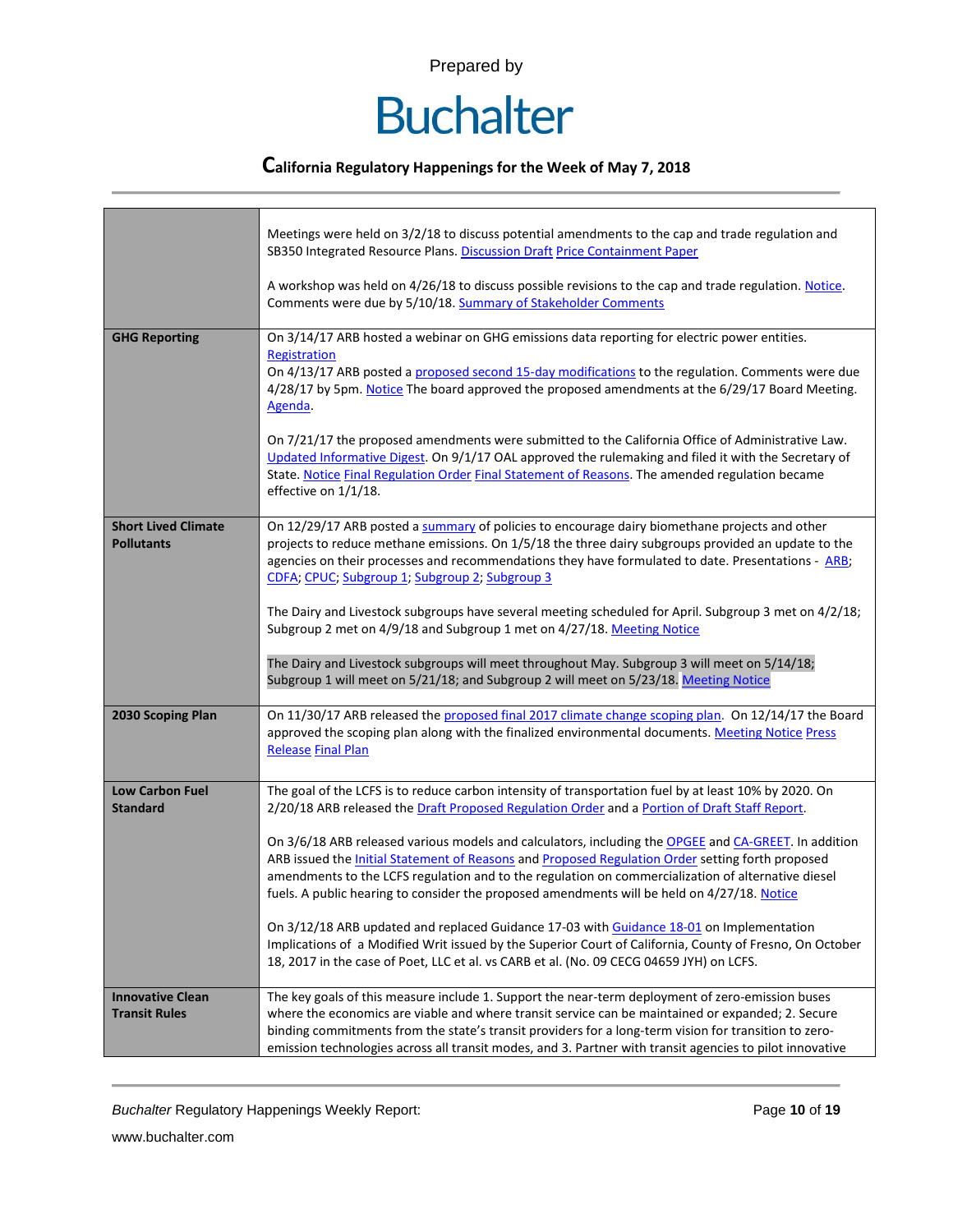

| approaches to improve access to transit systems with zero-emissions first- and last-mile solutions.                                                                                                                                                                                                                                                                                         |
|---------------------------------------------------------------------------------------------------------------------------------------------------------------------------------------------------------------------------------------------------------------------------------------------------------------------------------------------------------------------------------------------|
| On 12/15/17 a public workshop was held to discuss development of innovative clean transit.<br>Presentation. The staff proposal on the ICT Rules include achieving a zero emission transit system by<br>2040 and encouragement of early action with opportunities for funding. Rules would be applicable to all<br>public transit agencies that own or operate buses with GVWR > 14,000 lbs. |
| On 3/27/18 ARB issued updated numbers of battery and fuel cell electric buses of large California transit<br>agencies.                                                                                                                                                                                                                                                                      |
| On 3/27/18 ARB issued an <i>update</i> on the Innovative Clean Transit Discussion Document. ARB requested<br>additional comments and information in the areas of transit progress, role of incentives, overall cost,<br>cutaways and non-standard buses, and regulatory assessments.                                                                                                        |

# **California Independent System Operator**

| <b>Issue</b>                                | <b>Latest Developments</b>                               |
|---------------------------------------------|----------------------------------------------------------|
| <b>Board of Governors</b><br><b>Meeting</b> | The next scheduled Board meeting is 5/16-17/18. Schedule |

# **CAISO Stakeholder Initiatives**

| <b>Issue</b>                                                                              | <b>Latest Developments</b>                                                                                                                                                                                                                                                                                                                                                                                                                                                                                                                                                                                                                                                                                                                                                                                                                                                                                                                                                                                                                                                                                                                                                                                                    |  |  |  |  |
|-------------------------------------------------------------------------------------------|-------------------------------------------------------------------------------------------------------------------------------------------------------------------------------------------------------------------------------------------------------------------------------------------------------------------------------------------------------------------------------------------------------------------------------------------------------------------------------------------------------------------------------------------------------------------------------------------------------------------------------------------------------------------------------------------------------------------------------------------------------------------------------------------------------------------------------------------------------------------------------------------------------------------------------------------------------------------------------------------------------------------------------------------------------------------------------------------------------------------------------------------------------------------------------------------------------------------------------|--|--|--|--|
| <b>Flexible resource</b><br>adequacy criteria and<br>must offer obligations<br>(FRAC-MOO) | On 5/1/17 the CAISO posted the revised straw proposal. The CAISO held a stakeholder call on 5/8/17 to<br>discuss the revised straw proposal. Comments were due by 5/22/17. Market Notice Presentation<br>A Phase 2 Working Group call was held on 8/2/17. Market Notice. Comments were due by 8/18/17.<br><b>Brattle Presentation</b><br>A Phase 2 Working Group Meeting was held on 9/26/17. Market Notice; Presentation<br>On 11/2/17 CAISO postponed the stakeholder meeting originally scheduled for 11/9/17 because more<br>time is needed to analyze the data and publish the proposal. A stakeholder meeting was held on<br>11/29/17. Market Notice. On 11/21/17 CAISO posted the draft proposal. Comments were due by<br>12/13/17. Presentation<br>On 1/31/18 CAISO posted the revised draft flexible capacity framework. A stakeholder meeting was held<br>on 2/7/18 to discuss the revised draft flexible capacity framework in the FRAC-MOO Phase 2 initiative.<br>Comments were due by 2/21/18. Market Notice Agenda and Presentation<br>CAISO held a stakeholder meeting on 5/3/18 to discuss the second revised draft flexible capacity<br>framework proposal. Comments are due by 5/17/18. Notice Presentation |  |  |  |  |

**Buchalter Regulatory Happenings Weekly Report:** Page 11 of 19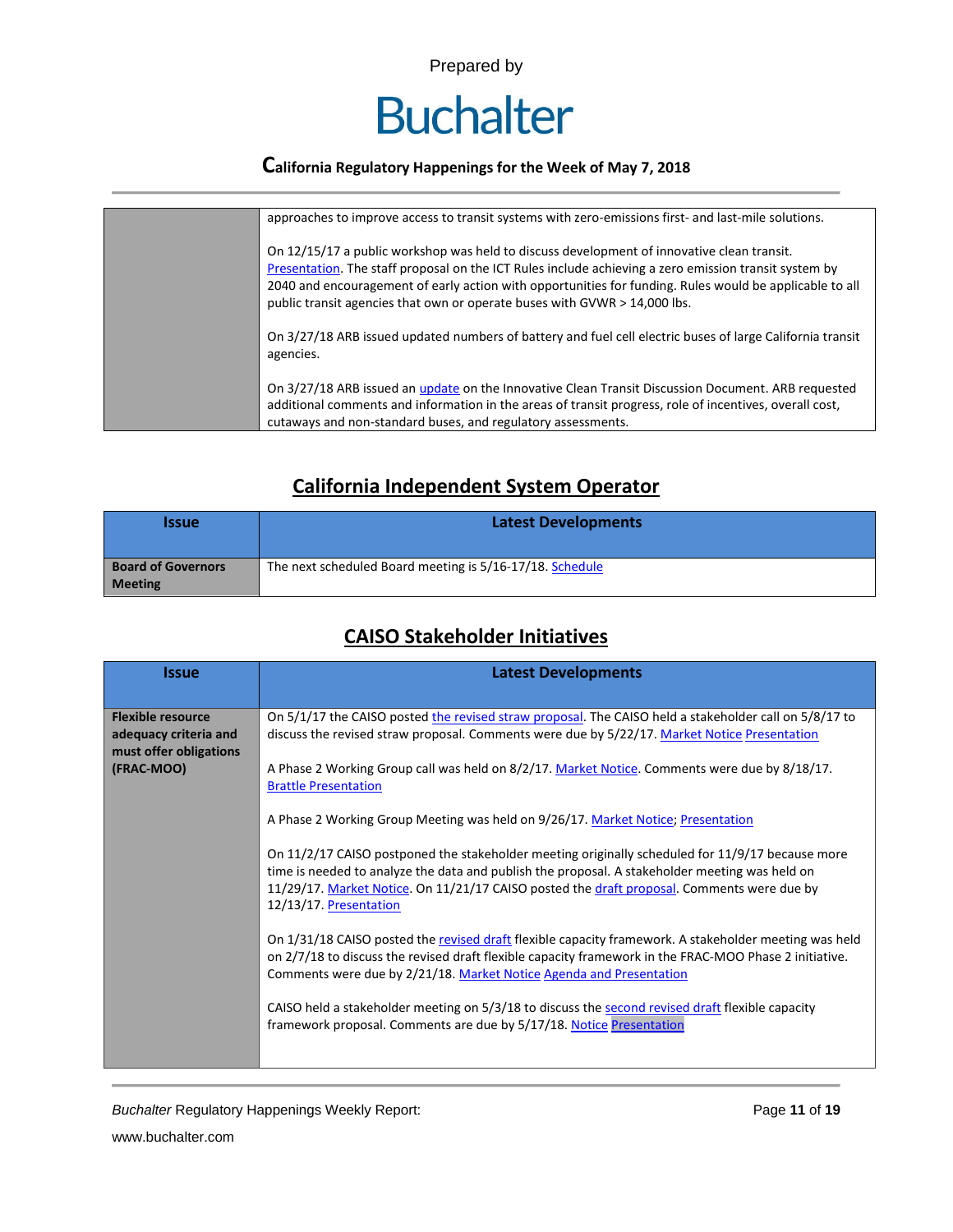

### **California Regulatory Happenings for the Week of May 7, 2018**

| <b>Energy Imbalance</b><br>Market (EIM) | Participants<br>On 10/1/16 Arizona Public Service and Puget Sound Energy joined EIM. On 10/18/16, Mexico Grid<br>Operator CENACE announced it was exploring EIM participation for Baja California Norte.<br>On 2/24/17 BANC agreed to join the EIM, acting on behalf of SMUD beginning in April 2019. News<br>Release<br>On 5/30/17 CAISO and Powerex announced that Powerex would participate in the EIM beginning in April<br>2018. Powerex will be the first non-U.S. participant to join the market. On 10/3/17 an information call to<br>discuss the Powerex EIM Implementation Agreement was held. Market Notice<br>On 6/1/17 CAISO and LADWP announced that they had signed an agreement for LADWP to join the EIM<br>beginning in April 2019.<br>On 10/1/17 Portland General Electric became the fifth western utility to begin full participation in the<br>EIM.                                                                                                                                                                                                                                                                                                                                                                                                                                                                                                                                                                                                                                                                                                                                                                                                                                                                                                                                                                                                                                                                                                                                                                                                                                                                                                                                                                                            |  |  |  |
|-----------------------------------------|----------------------------------------------------------------------------------------------------------------------------------------------------------------------------------------------------------------------------------------------------------------------------------------------------------------------------------------------------------------------------------------------------------------------------------------------------------------------------------------------------------------------------------------------------------------------------------------------------------------------------------------------------------------------------------------------------------------------------------------------------------------------------------------------------------------------------------------------------------------------------------------------------------------------------------------------------------------------------------------------------------------------------------------------------------------------------------------------------------------------------------------------------------------------------------------------------------------------------------------------------------------------------------------------------------------------------------------------------------------------------------------------------------------------------------------------------------------------------------------------------------------------------------------------------------------------------------------------------------------------------------------------------------------------------------------------------------------------------------------------------------------------------------------------------------------------------------------------------------------------------------------------------------------------------------------------------------------------------------------------------------------------------------------------------------------------------------------------------------------------------------------------------------------------------------------------------------------------------------------------------------------------|--|--|--|
| <b>Reliability Services</b>             | On 2/2/17, CAISO posted the Phase 1B and Phase 2 Draft Tariff language. A call to discuss was held on<br>2/21/17. Market Notice<br>On 4/7/17 the CAISO posted the Phase 1B and Phase 2 Draft Tariff language. A call to discuss was held on<br>4/24/17. Market Notice<br>On 4/18/17 CAISO posted the <b>Business Requirements Specifications v. 2.0</b> .<br>On 5/8/17 CAISO announced that the implementation date for the initiative had been extended to<br>$2/13/18$ from 11/1/17. The new effective date will be $4/1/18$ . The extension was discussed at the Market<br>Performance and Planning Forum on 5/16/17.<br>A technical working group call was held on 6/13/17 to clarify the tariff processes proposed in the<br>initiative. Market Notice.<br>On 7/7/17 The Second Revised Draft Tariff Language - Phase 1B and 2 was posted. A web conference to<br>discuss was held on 7/21/17. Market Notice Comments were due by 7/14/17.<br>On 8/3/17 CAISO posted the Phase 2 - Third Revised Draft Tariff Language. Market Notice. On 9/29/17<br>CAISO filed the tariff amendment for phase 1B and Phase 2 at FERC in docket ER18-1. On 10/23/17<br>various parties filed comments and protests and the CPUC filed a limited protest. The CPUC has<br>requested that FERC reject the proposed tariff amendments regarding "listed local capacity." On<br>11/13/17 CAISO filed a motion for leave to file answer and answer to the various protests. On 11/30/17<br>CAISO filed another motion for leave to file answer and answer to SDG&E's filing. On 1/18/18 FERC<br>issued an order accepting the tariff revisions as filed, effective 2/15/18. On 2/14/18 CAISO filed a petition<br>for limited tariff waiver requesting a temporary suspension of the effectiveness of the tariff revisions.<br>Due to implementation issues CAISO requested a temporary suspension until 3/16/18. FERC granted the<br>suspension on 3/1/18. The initiative will now be activated for trade date 5/1/18. Market Notice. On<br>3/16/18 CAISO submitted a Compliance Filing at FERC to modify the effective date to 3/16/18. On 4/3/18<br>CAISO filed an additional petition for the temporary suspension of the effectiveness of the RAAIM<br>modifications to 5/1/18. |  |  |  |
|                                         | CAISO held a call on 1/4/18 to discuss process changes for resource adequacy and outage coordination<br>as part of the Reliability Services Initiative. These changes will be implemented in April 2018. Training                                                                                                                                                                                                                                                                                                                                                                                                                                                                                                                                                                                                                                                                                                                                                                                                                                                                                                                                                                                                                                                                                                                                                                                                                                                                                                                                                                                                                                                                                                                                                                                                                                                                                                                                                                                                                                                                                                                                                                                                                                                    |  |  |  |

**Buchalter Regulatory Happenings Weekly Report:** Page 12 of 19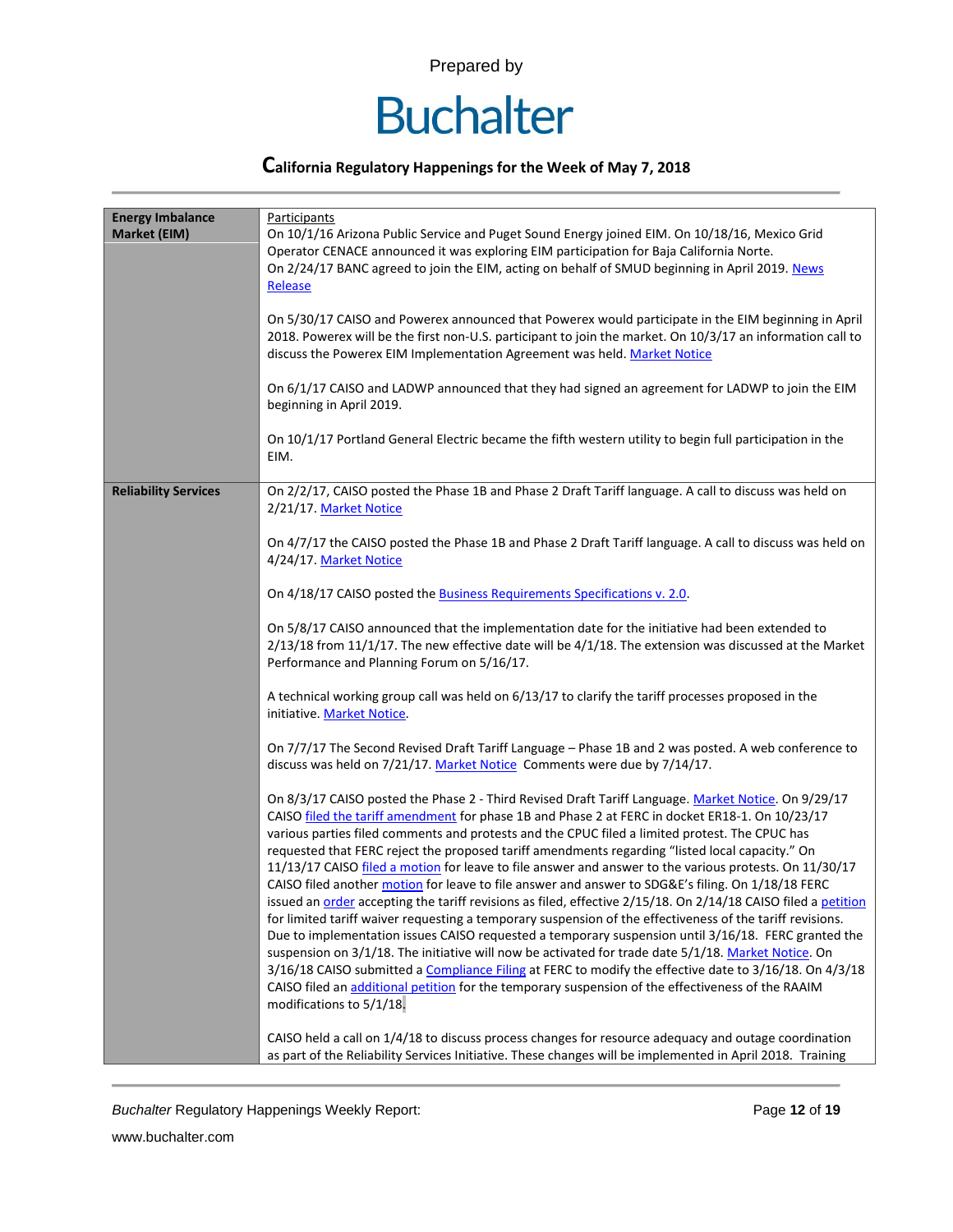

|                                                                                                              | was provided on 1/10/18. Presentation. Market Notice.                                                                                                                                                                                                                                                                                                                                                                                                                                                                                                 |  |  |  |  |  |
|--------------------------------------------------------------------------------------------------------------|-------------------------------------------------------------------------------------------------------------------------------------------------------------------------------------------------------------------------------------------------------------------------------------------------------------------------------------------------------------------------------------------------------------------------------------------------------------------------------------------------------------------------------------------------------|--|--|--|--|--|
|                                                                                                              | On 3/5/18 and 3/8/18 the CAISO held the RSI 2017 and RAAIM calculation modification market<br>simulation web conferences to discuss market simulation performance. CAISO has postponed the RSI<br>implementation to March 2018 and activation to May 2017 and the RAAIM Calculation modification<br>implementation to May 2018 and activation to July 2018. Market Notice                                                                                                                                                                             |  |  |  |  |  |
| <b>Energy Storage and</b><br><b>Distributed Energy</b><br><b>Resources Participation</b><br>(Phases 2 and 3) | On 5/4/17 CAISO hosted a meeting to discuss the third revised straw proposal. Comments were due by<br>5/18/17. Market Notice. On 4/13/17 CAISO posted the 2017 Baseline Accuracy Work Group Proposal<br>prepared by Nexant. On 4/17/17 CAISO posted the Third Revised Straw Proposal. Presentation<br>On 5/11/17 the CAISO announced that it was exploring options to determine whether market<br>enhancements are appropriate to manage certain outage reporting limitations of energy storage<br>resources with physical limitations. Market Notice |  |  |  |  |  |
|                                                                                                              | On 6/2/17 a joint workshop was held with the CPUC to discuss Storage. Agenda                                                                                                                                                                                                                                                                                                                                                                                                                                                                          |  |  |  |  |  |
|                                                                                                              | On 6/9/17 the CAISO posted the Draft Final Proposal. A web conference was held on 6/15/17 to discuss.<br><b>Market Notice Presentation</b>                                                                                                                                                                                                                                                                                                                                                                                                            |  |  |  |  |  |
|                                                                                                              | On 6/28/17 ISO management formally notified the Board of Governors and the EIM Governing Body of<br>their initial decisional classification of this initiative. Management concluded that the initiative falls<br>within the EIM Governing Body's advisory role, which means that the initiative will be presented to the<br>Board for approval. Any objection to this classification was due by 7/5/17.                                                                                                                                              |  |  |  |  |  |
|                                                                                                              | On 9/29/17 CAISO posted the Phase 3 issue paper. A stakeholder call was held on 10/12/17. The Phase 3<br>initiative will continue to identify and evaluate opportunities for increased participation of transmission<br>grid-connected energy storage and distribution-connected resources in the CAISO market. Unresolved<br>topics suggested by stakeholders in Phase 2 will also be considered. Market Notice                                                                                                                                      |  |  |  |  |  |
|                                                                                                              | A workshop to discuss the Phase 3 scope originally scheduled for 12/11/17 has been cancelled. The<br>workshop will not be held until 2018. Market Notice                                                                                                                                                                                                                                                                                                                                                                                              |  |  |  |  |  |
|                                                                                                              | On 11/6/17 CAISO hosted a workshop to discuss proposed topics for phase 3. Several Stakeholders gave<br>presentations. Market Notice On 11/17/17 CAISO posted the draft tariff language for phase 2. A web<br>conference to discuss was held on 12/12/17. Market Notice.                                                                                                                                                                                                                                                                              |  |  |  |  |  |
|                                                                                                              | A customer partnership group call was held on 12/13/17 to discuss implementation of demand response<br>current changes associated with phase 2 of the proceeding. Questions and comments to be discussed<br>during the call were due by 12/6/17. Market Notice                                                                                                                                                                                                                                                                                        |  |  |  |  |  |
|                                                                                                              | A workshop to discuss Phase 3 was held on 1/16/18. Market Notice Agenda Presentation<br>On 2/15/18 CAISO posted the Phase 3 straw proposal. A workshop to discuss phase 3 was held on<br>2/21/18. Comments were due by 3/7/18. Market Notice                                                                                                                                                                                                                                                                                                          |  |  |  |  |  |
|                                                                                                              | A workshop to discuss Phase 2 was held on 2/27/18. Market Notice Presentation                                                                                                                                                                                                                                                                                                                                                                                                                                                                         |  |  |  |  |  |
|                                                                                                              | On 2/22/18 CAISO posted the Phase 3 straw proposal. A technical working group meeting was held on<br>3/29/18. Comments were due by 4/9/18. Market Notice. Agenda                                                                                                                                                                                                                                                                                                                                                                                      |  |  |  |  |  |
|                                                                                                              |                                                                                                                                                                                                                                                                                                                                                                                                                                                                                                                                                       |  |  |  |  |  |

**Buchalter Regulatory Happenings Weekly Report:** Page 13 of 19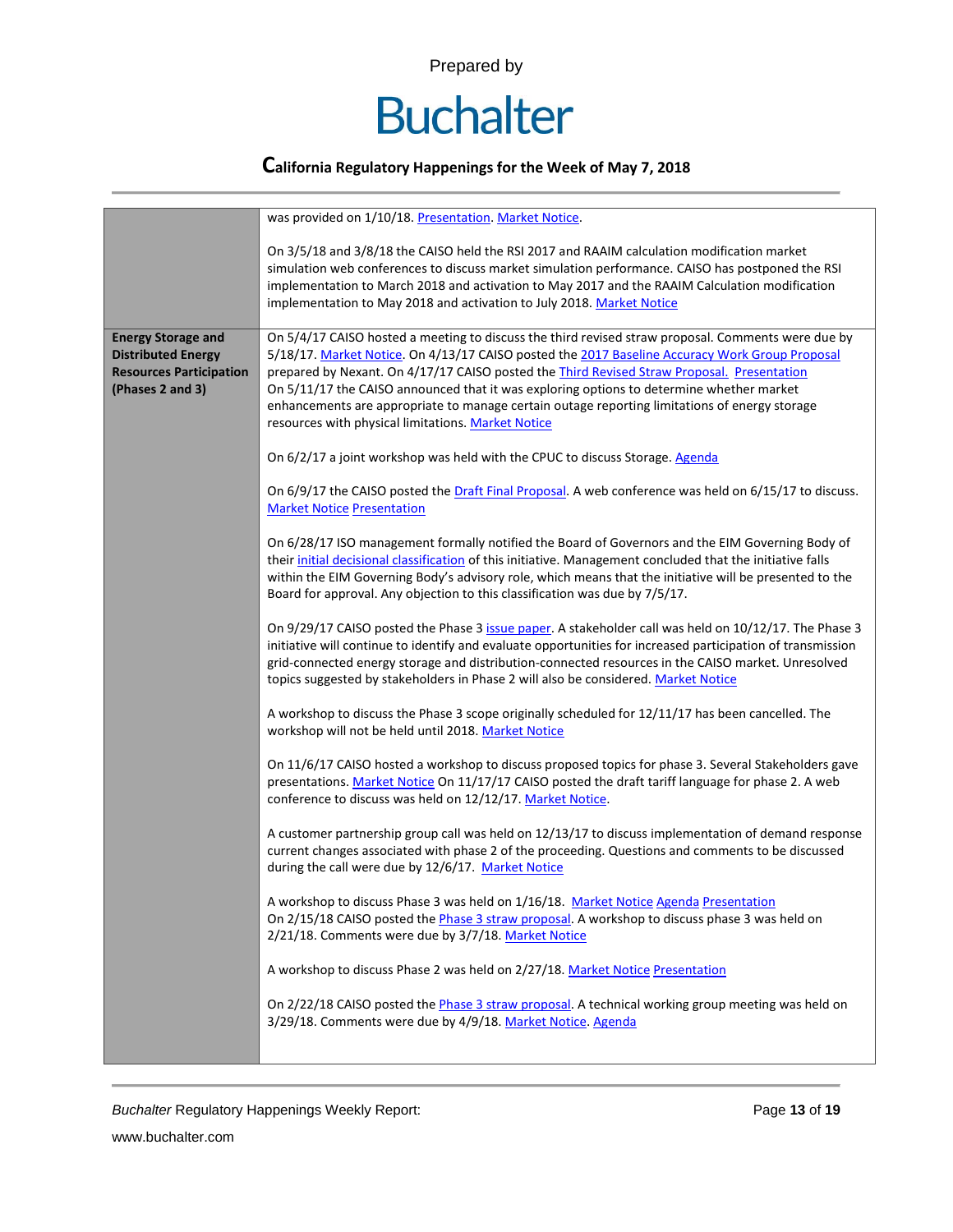

### **California Regulatory Happenings for the Week of May 7, 2018**

|                                                                                                                                          | A customer partnership group call was held on 3/27/18 to discuss implantation of current Demand<br>Response changes associated with Phase 2. Market Notice<br>On 4/9/18 CAISO posted the revised draft tariff language for Phase 2. Comments were due by 4/16/18<br>and a web conference to discuss will be scheduled based on comments received. Market Notice<br>A customer partnership group call was held on 4/25/18 to discuss implementation of current demand<br>response changes associated with phase 2. Questions and comments were due in advance of the call by<br>4/18/18. Market Notice Presentation<br>On 4/30/18 CAISO posted the Phase 3 revised straw proposal. A call to discuss was held on 5/10/18.<br>Comments are due by 5/21/18. Market Notice                                                                                                                                                                         |  |  |  |
|------------------------------------------------------------------------------------------------------------------------------------------|------------------------------------------------------------------------------------------------------------------------------------------------------------------------------------------------------------------------------------------------------------------------------------------------------------------------------------------------------------------------------------------------------------------------------------------------------------------------------------------------------------------------------------------------------------------------------------------------------------------------------------------------------------------------------------------------------------------------------------------------------------------------------------------------------------------------------------------------------------------------------------------------------------------------------------------------|--|--|--|
| <b>Transmission Access</b><br><b>Charge Options for</b><br><b>Integrating New</b><br><b>Participating</b><br><b>Transmission Owners.</b> | CAISO held a stakeholder meeting in Folsom on 12/13/16 to review the draft final proposal for the TAC<br>Options Initiative. On 12/6/16, CAISO posted the draft final proposal. Market Notice Presentation. The<br>comment deadline ended on 1/11/17.<br>On 12/20/16, CAISO posted an addendum to the draft regional framework proposal. The addendum is<br>intended to provide clarifications in light of questions raised at the 12/13/16 workshop. Comments were                                                                                                                                                                                                                                                                                                                                                                                                                                                                            |  |  |  |
|                                                                                                                                          | due by 1/11/17. Market Notice<br>On 3/2/17 CAISO posted a summary of stakeholder comments and the CAISO's responses. Summary                                                                                                                                                                                                                                                                                                                                                                                                                                                                                                                                                                                                                                                                                                                                                                                                                   |  |  |  |
| <b>Regional Resource</b><br><b>Adequacy</b>                                                                                              | On 12/1/16, CAISO posted a Regional Framework Proposal. A meeting was held on 12/8/16 to review the<br>draft final proposal. Market Notice. The comment deadline was 1/11/17.<br>On 3/1/17 CAISO posted the draft regional framework proposal stakeholder comments and CAISO<br>responses.                                                                                                                                                                                                                                                                                                                                                                                                                                                                                                                                                                                                                                                     |  |  |  |
| <b>Regional Integration</b><br><b>California GHG</b><br>compliance                                                                       | The CAISO held a stakeholder meeting on 5/31/17 to discuss the draft final proposal for the initiative. On<br>5/25/17 CAISO posted the Draft Final Proposal.<br>On 6/22/17 CAISO held a call to discuss a revised draft final proposal. Market Notice Presentation. On<br>6/26/17 CAISO posted the Revised Draft Final Proposal. Comments were due by 7/6/17.<br>A stakeholder call was held on 12/4/17 to continue discussions on the initiative and the attribution<br>accuracy report. Comments on materials presented were due by 12/18/17. Market Notice. Presentation.<br><b>CAISO</b> presentation<br>On 2/20/18 CAISO posted the updated Second Revised Draft Final Proposal. A call to discuss was held on<br>2/22/18. Market Notice Recording<br>On 4/25/18 CAISO posted the <i>Third Revised Draft Final Proposal</i> . A web conference to discuss was held<br>on 5/2/18. Market Notice Presentation. Comments are due by 5/23/18. |  |  |  |
| <b>Miscellaneous Tariff</b><br><b>Revisions</b>                                                                                          | On 4/23/18 CAISO released the 2018 Draft Tariff Clarification Language. Matrix. Comments were due by<br>$5/1/18$ and a call was held on $5/8/18$ .<br><b>Market Notice</b>                                                                                                                                                                                                                                                                                                                                                                                                                                                                                                                                                                                                                                                                                                                                                                     |  |  |  |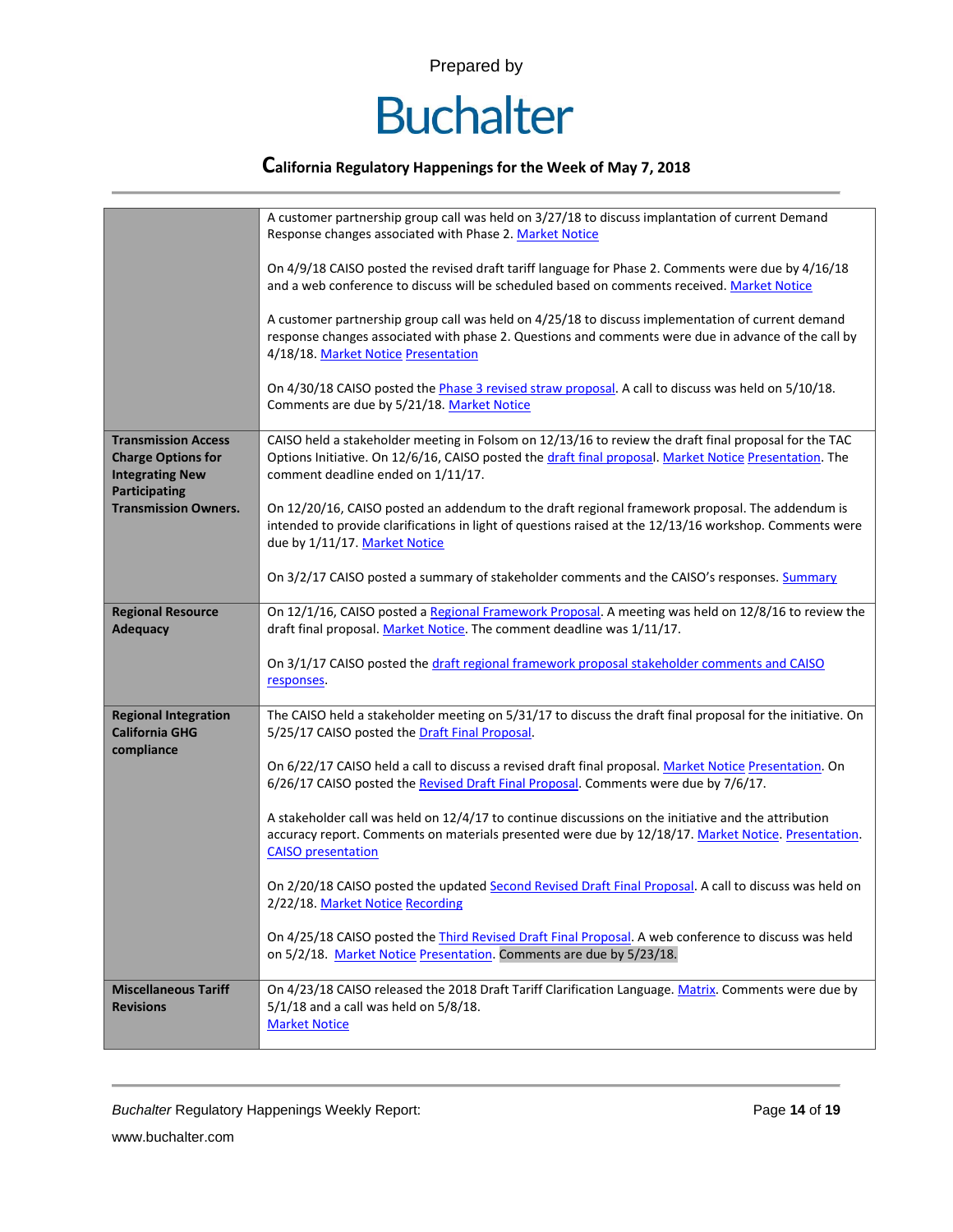

### **California Regulatory Happenings for the Week of May 7, 2018**

| <b>Review Transmission</b>                             | On 4/12/17 CAISO posted a background white paper entitled "How Transmission Cost Recovery Through                                                                                                                                                                                                                                                                                                                                                                                                                                                                                                                                                                                                                                                                                                                       |  |  |  |  |
|--------------------------------------------------------|-------------------------------------------------------------------------------------------------------------------------------------------------------------------------------------------------------------------------------------------------------------------------------------------------------------------------------------------------------------------------------------------------------------------------------------------------------------------------------------------------------------------------------------------------------------------------------------------------------------------------------------------------------------------------------------------------------------------------------------------------------------------------------------------------------------------------|--|--|--|--|
| <b>Access Charge</b><br><b>Structure</b>               | <b>Transmission Access Charge Works Today.</b> "                                                                                                                                                                                                                                                                                                                                                                                                                                                                                                                                                                                                                                                                                                                                                                        |  |  |  |  |
|                                                        | On 6/30/17 CAISO posted the issue paper. A stakeholder meeting was held on 7/12/17. Market Notice<br>Presentation. A working group meeting was held on 8/29/17 to discuss the 6/30/17 issue paper. An<br>additional meeting to discuss is scheduled for 9/25/17. Comments following the meeting were due by<br>10/13/17. Market Notice On 9/15/17 CAISO posted Supporting Materials. On 9/20/17 CAISO posted the<br>questions submitted by stakeholders on Clean Coalition's proposed solution presenting during the<br>8/29/17 working group meeting. These questions were discussed at the 9/25/17 meeting. Market<br>Notice.                                                                                                                                                                                         |  |  |  |  |
|                                                        | On 10/18/17 CAISO announced that the straw proposal had been postponed.                                                                                                                                                                                                                                                                                                                                                                                                                                                                                                                                                                                                                                                                                                                                                 |  |  |  |  |
|                                                        | On 1/11/18 CAISO posted the Straw Proposal. A meeting to discuss was held on 1/18/18. Comments<br>were due by 2/15/18. Market Notice                                                                                                                                                                                                                                                                                                                                                                                                                                                                                                                                                                                                                                                                                    |  |  |  |  |
|                                                        | A meeting was held on 4/11/18 to discuss the revised straw proposal. Comments on the proposal were<br>due by 4/25/18. Market Notice Presentation                                                                                                                                                                                                                                                                                                                                                                                                                                                                                                                                                                                                                                                                        |  |  |  |  |
| <b>Imbalance</b><br>Conformance<br><b>Enhancements</b> | On 11/29/17 CAISO announced a new initiative Imbalance Conformance Enhancements. An issue paper<br>and straw proposal was posted and a call to discuss was held on 12/8/17. Market Notice. Presentation<br><b>Issue Paper and Straw Proposal</b>                                                                                                                                                                                                                                                                                                                                                                                                                                                                                                                                                                        |  |  |  |  |
|                                                        | The scope of the initiative it so clarify the CAISO's authority to conform for imbalance in both real time<br>and the day ahead. The initiative will also propose enhancements for the conformance limiter to ensure<br>price spikes do not result. Comments were due by 12/20/17.                                                                                                                                                                                                                                                                                                                                                                                                                                                                                                                                      |  |  |  |  |
|                                                        | On 1/30/18 CAISO posted the Draft Final Proposal. A call to discuss was held on 2/6/18. Market Notice<br><b>Agenda and Presentation</b>                                                                                                                                                                                                                                                                                                                                                                                                                                                                                                                                                                                                                                                                                 |  |  |  |  |
|                                                        | On 3/14/18 CAISO posted the Updated Draft Final Proposal. Market Notice. Comments were due by<br>$3/21/18$ .                                                                                                                                                                                                                                                                                                                                                                                                                                                                                                                                                                                                                                                                                                            |  |  |  |  |
| <b>Reliability Coordinator</b>                         | On 1/2/18 CAISO announced that it would become its own Reliability Coordinator and offer these<br>services to other balancing authorities and transmission operators in the western US. These services<br>include outage coordination, day-ahead planning and real-time monitoring for reliability. In order to<br>accomplish this task, CAISO gave notice of withdrawal to its current reliability coordinator Peak<br>Reliability. CAISO also provided withdrawal to the agencies funding the agreement with Peak Reliability,<br>including, but not limited to, BANC, WAPA, LADWP, APS, BPA, IID, MID, PacifiCorp, SMUD, Salt River<br>Project, and TID. An informational call was held on 1/4/18 and public meetings in Folsom, Portland and<br>Phoenix on 1/17/18, 1/18/18 and 1/19/18 respectively. Market Notice |  |  |  |  |
|                                                        | On 3/13/18 CAISO launched its Reliability Coordinator Services Rates, Terms and Conditions initiative. A<br>stakeholder meeting was held 4/12/18 to discuss the straw proposal. Revised Market Notice<br>Presentation. The comment deadline was extended to 5/4/18. Market Notice                                                                                                                                                                                                                                                                                                                                                                                                                                                                                                                                       |  |  |  |  |
| Interconnection<br><b>Process Enhancements</b><br>2018 | On 1/4/18 CAISO launched a new initiative, Interconnection Process Enhancements 2018. On 1/17/18<br>the CAISO posted the issue paper. A stakeholder meeting was held on 1/24/18. Comments were due by<br>2/7/18. The initiative will evaluate potential changes to enhance the CAISO generator interconnection<br>procedures and agreements. Market Notice Topics fall into six broad categories, 1. Deliverability; 2.                                                                                                                                                                                                                                                                                                                                                                                                 |  |  |  |  |

**Buchalter Regulatory Happenings Weekly Report:** Page 15 of 19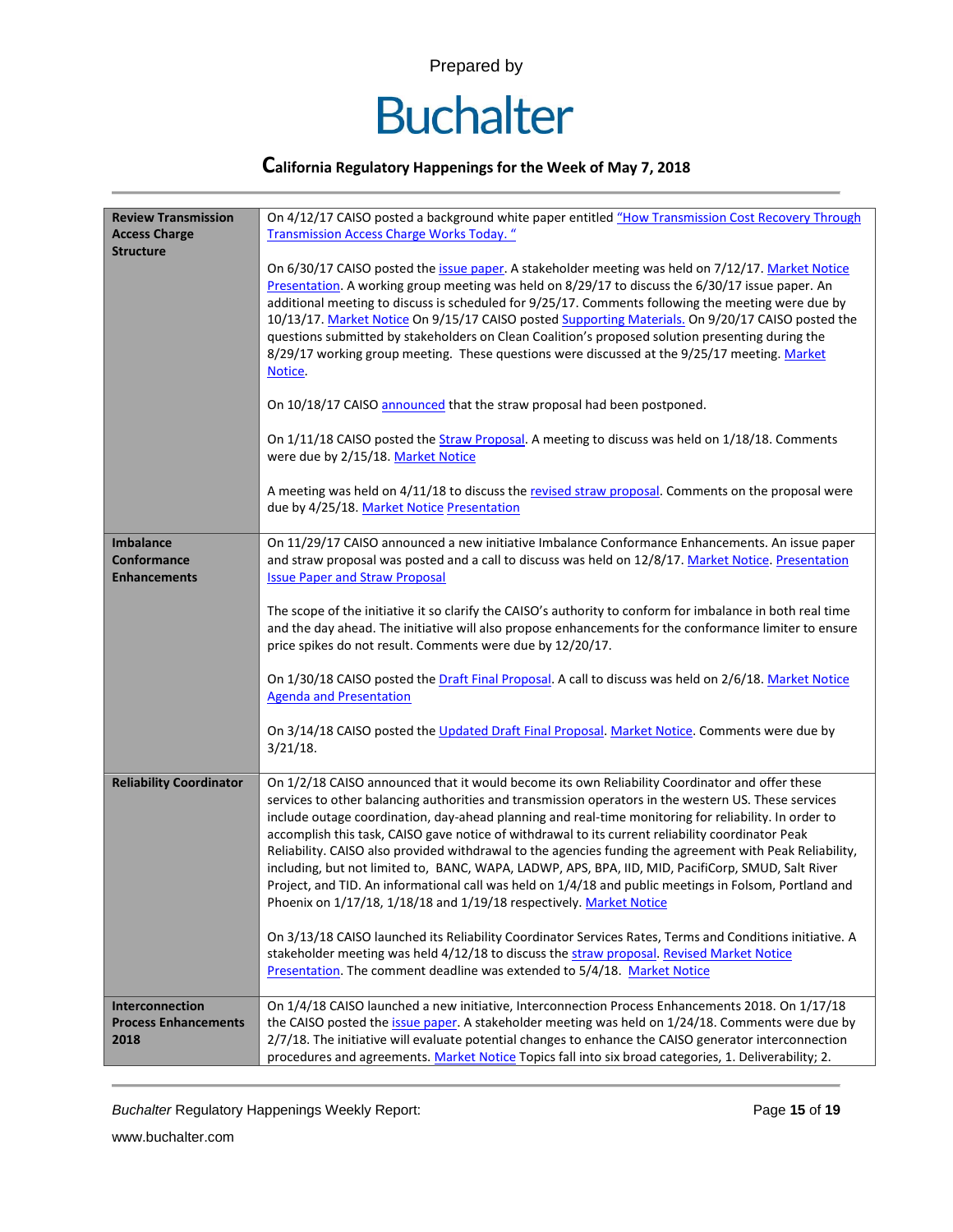

|                                                | Energy Storage; 3. Generator Interconnection Agreements; 4. Interconnection Financial Security and Cost<br>Responsibility; 5. Interconnection Requests; and 6. Modifications. Presentation<br>On 5/9/18 CAISO posted the Straw Proposal. A meeting to discuss is scheduled for 5/21/18. Market<br><b>Notice</b>                                                                                                                                                                                                                                                                                                                                                                                                                                                                                                                                                                              |
|------------------------------------------------|----------------------------------------------------------------------------------------------------------------------------------------------------------------------------------------------------------------------------------------------------------------------------------------------------------------------------------------------------------------------------------------------------------------------------------------------------------------------------------------------------------------------------------------------------------------------------------------------------------------------------------------------------------------------------------------------------------------------------------------------------------------------------------------------------------------------------------------------------------------------------------------------|
| <b>Day-Ahead Market</b><br><b>Enhancements</b> | On 2/8/18 CAISO launched a new initiative, Day-Ahead Market Enhancements. This initiative will address<br>ramping and uncertainty previously left to be resolved by the real-time market. A stakeholder meeting<br>was held on 3/7/18 to discuss the issue paper and straw proposal. Enhancements to be considered<br>include combining the Integrated Forward Market with the Residual Unit Commitment process, changing<br>the day-ahead scheduling granularity from hourly to 15-minute and adding an imbalance reserve<br>product. At the kickoff meeting, CAISO discussed additional design elements. Market Notice. On 2/28/18<br>CAISO posted the issue paper/straw proposal. Comments on the issue paper were due by 3/21/18.<br>Presentation.<br>On 4/13/18 CAISO posted the revised straw proposal. A meeting to discuss was held on 4/18/18. Market<br><b>Notice Presentation</b> |

# **Federal Energy Regulatory Commission**

| <b>Issue</b>                                                                               | <b>Latest Developments</b>                                                                                                                                                                                                                                                                                                                                                                                                                                                                                                                                                                                                                                                                                                                                                                                                                                                                                                                                                                                                                                                                                                                        |  |  |  |  |
|--------------------------------------------------------------------------------------------|---------------------------------------------------------------------------------------------------------------------------------------------------------------------------------------------------------------------------------------------------------------------------------------------------------------------------------------------------------------------------------------------------------------------------------------------------------------------------------------------------------------------------------------------------------------------------------------------------------------------------------------------------------------------------------------------------------------------------------------------------------------------------------------------------------------------------------------------------------------------------------------------------------------------------------------------------------------------------------------------------------------------------------------------------------------------------------------------------------------------------------------------------|--|--|--|--|
| <b>Large Generator</b><br><b>Interconnection</b><br><b>Reforms NOPR RM17-</b><br>$8 - 000$ | On 12/15/16 FERC proposed reforms to its large generator interconnection processes aimed at<br>improving the efficiency of processing interconnection requests, removing barriers to needed resource<br>development, and assuring continued reliability of the grid. The NOPR revises regulations, the pro forma<br>Large Generator Interconnection Procedures and the pro forma LGIA. While the NOPR applies to large<br>generating facilities (>20MW), the NOPR does seek comment on whether any of the proposed changes<br>should be applied to small generating facilities. News Release NOPR. Comments were due 60 days after<br>publication in the Federal Register.<br>On 2/23/17, the Commission extended the comment deadline to 4/13/17. On 4/28/17 MID filed an<br>answer.<br>On 7/3/17 Sunflower Electric Power Corporation Mid-Kansas Electric Company requested leave to<br>submit out of time comments. On 7/20/17 Renewable Energy Systems Americas, Inc. submitted a motion<br>to intervene out of time.<br>FERC convened a technical conference on April $3^{rd}$ and $4^{th}$ to discuss issues related to the coordination of |  |  |  |  |
|                                                                                            | Affected Systems raised in the complaint filed by EDF Renewable Energy against MISO, Southwest Power<br>pool and PJM and this Notice of Proposed Rulemaking.<br>On 4/19/18 the Commission issued a final rule, Order 845. The final rule amends the pro forma Large                                                                                                                                                                                                                                                                                                                                                                                                                                                                                                                                                                                                                                                                                                                                                                                                                                                                               |  |  |  |  |
|                                                                                            | Generator Interconnection Procedures and the pro forma Large Generator Interconnection Agreement.<br>The rule will become effective 75 days after publication in the Federal Register.                                                                                                                                                                                                                                                                                                                                                                                                                                                                                                                                                                                                                                                                                                                                                                                                                                                                                                                                                            |  |  |  |  |
| <b>Grid Reliability and</b><br><b>Resilience Pricing</b><br>$(AD18-7)$                     | On 1/8/18 FERC initiated this proceeding after terminating RM18-1, a rulemaking tasked with evaluating<br>the DOE pricing proposal. This proceeding will holistically examine the resiliency of the market and asks<br>RTOs and ISOs to provide information on whether the Commission needs to act regarding resiliency.<br>RTOs filed comments on 3/9/18, including CAISO.                                                                                                                                                                                                                                                                                                                                                                                                                                                                                                                                                                                                                                                                                                                                                                       |  |  |  |  |

**Buchalter Regulatory Happenings Weekly Report:** Page 16 of 19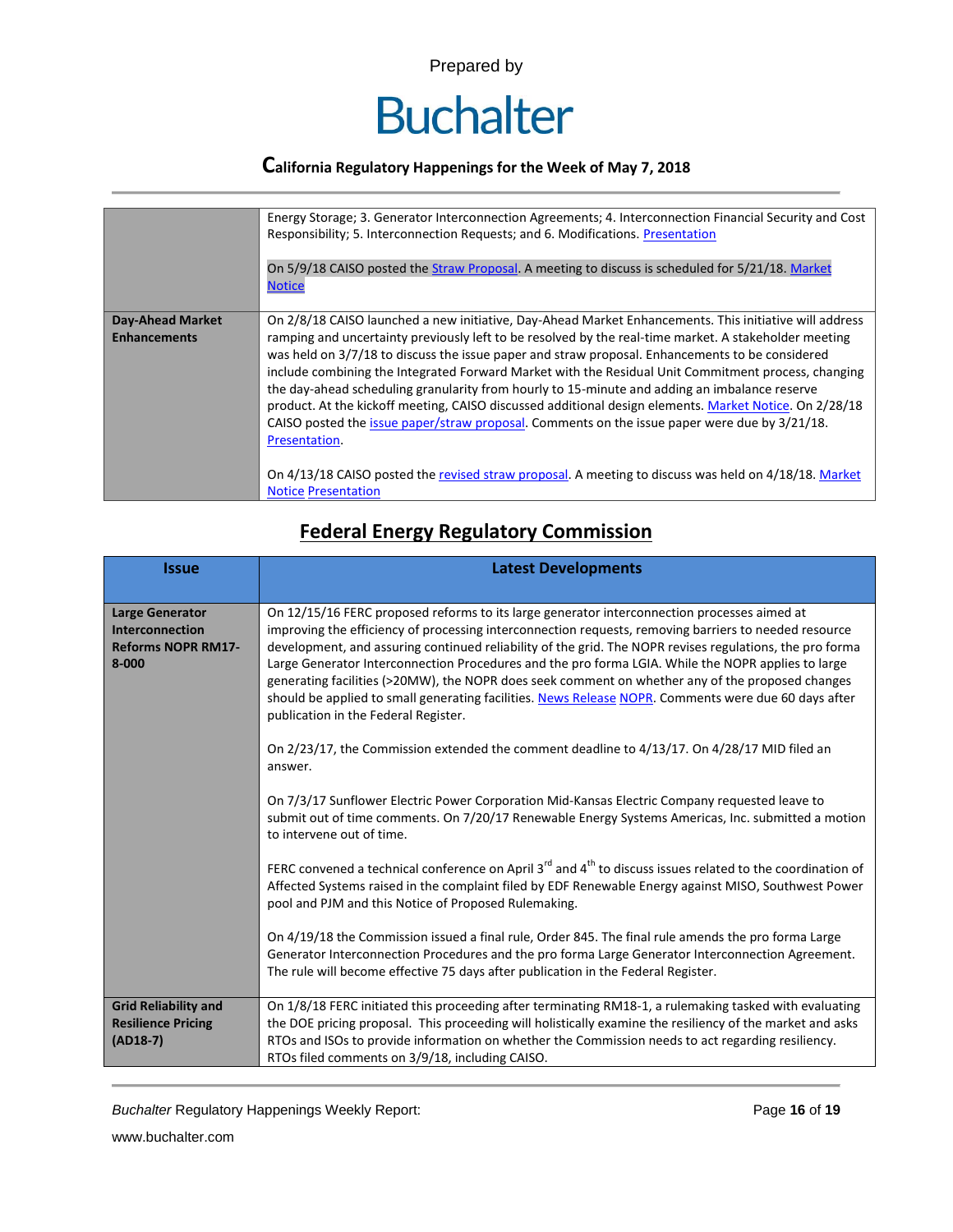

### **California Regulatory Happenings for the Week of May 7, 2018**

| On 3/14/18 various energy industry associations filed a joint motion for a 30-day extension of time to file<br>reply comments. On 3/20/18 FERC extended the deadline to submit reply comments to 5/9/18. |  |
|----------------------------------------------------------------------------------------------------------------------------------------------------------------------------------------------------------|--|
|----------------------------------------------------------------------------------------------------------------------------------------------------------------------------------------------------------|--|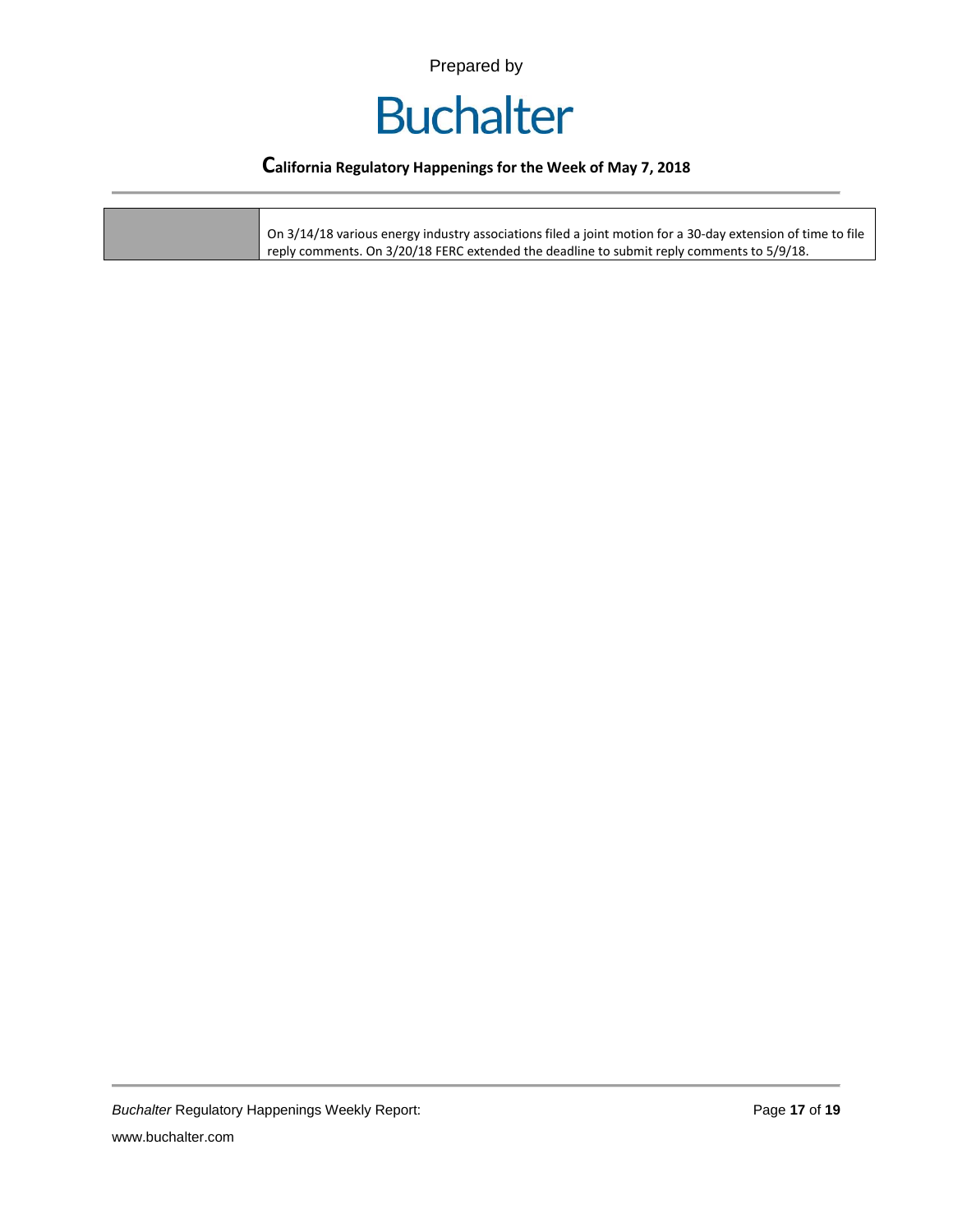# **Buchalter**

**California Regulatory Happenings for the Week of May 7, 2018**

# **Upcoming Meetings**

| <b>May 2018</b>                                                                                          |                                                                                           |                                                                                                                                                            |                                                                                                              |                                                                                          |
|----------------------------------------------------------------------------------------------------------|-------------------------------------------------------------------------------------------|------------------------------------------------------------------------------------------------------------------------------------------------------------|--------------------------------------------------------------------------------------------------------------|------------------------------------------------------------------------------------------|
| <b>Monday</b>                                                                                            | <b>Tuesday</b>                                                                            | Wednesday                                                                                                                                                  | <b>Thursday</b>                                                                                              | Friday                                                                                   |
| 14<br>CEC Workshop on<br><b>Executive Order B-</b><br>48-18 (electric<br>vehicle<br>infrastructure) 10am | 15                                                                                        | 16<br>CAISO Board<br>Meeting 2:30pm<br><b>CPUC All Party</b><br><b>Meeting</b><br>Transportation<br>Electrification 2pm                                    | 17<br>CAISO 2018 Summer<br>Loads and Resources<br>Assessment call<br>11am                                    | 18<br><b>CAISO Congestion</b><br>Revenue Rights<br><b>Auction Efficiency</b><br>call 9am |
| 21<br>CAISO<br>Interconnection<br>Process<br>Enhancements 2018<br>call 10am                              | 22<br>CPUC meeting to<br>address proposed<br>autonomous vehicle<br>pilot programs<br>11am | 23<br><b>CAISO Congestion</b><br>Revenue Rights Call<br>11am<br><b>CEC Staff Workshop</b><br>California Plug-in EV<br>Infrastructure<br>Projections 9:30am | 24<br>CAISO Storage as a<br>transmission asset<br>meeting 10am<br><b>CAISO Market</b><br>Update Call 10:15am | 25<br>ARB Meeting 9am                                                                    |